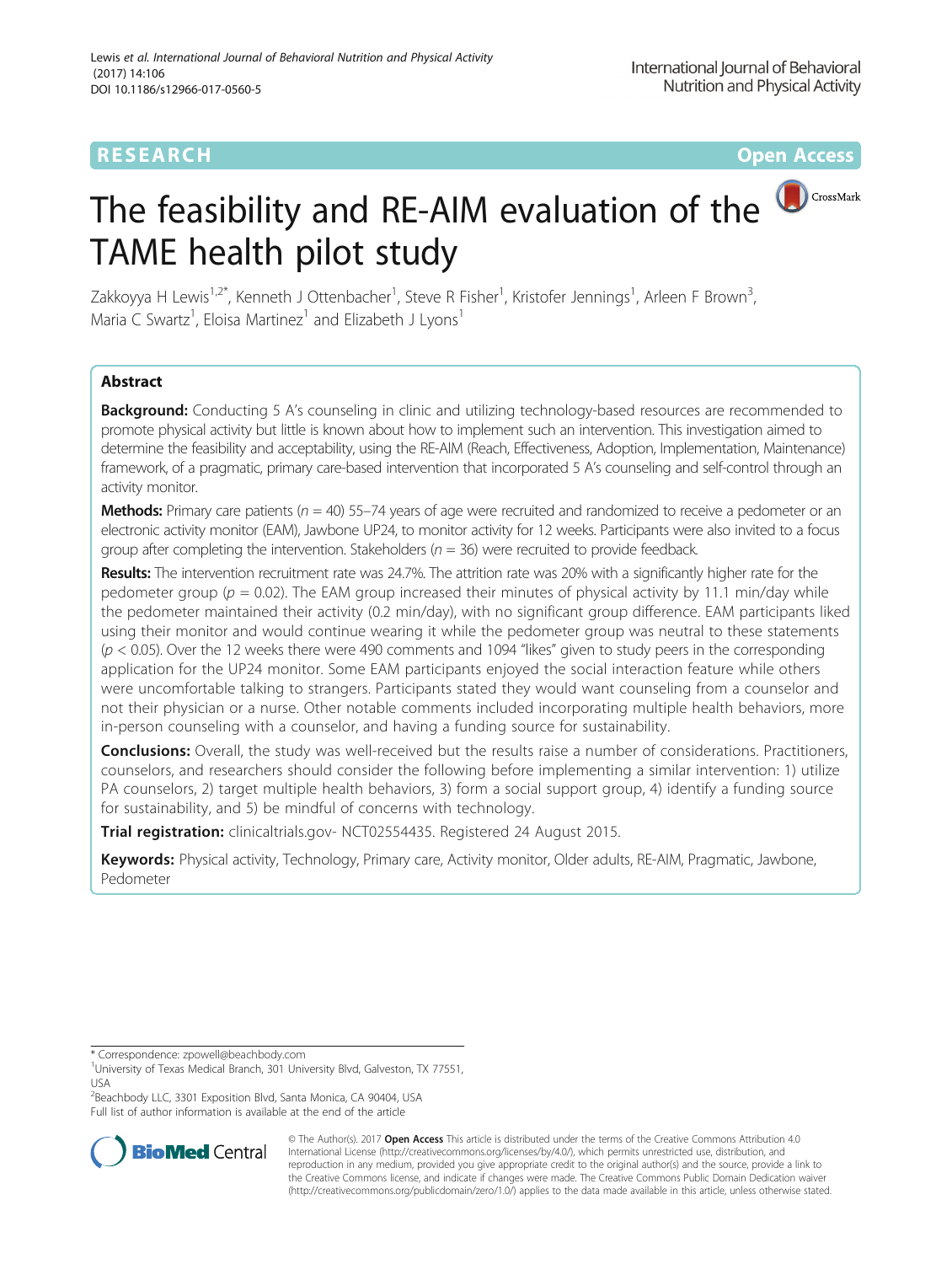## Background

Habitual physical activity (PA) can reduce risk for cardiovascular diseases (CVD) [\[1](#page-12-0)–[6\]](#page-12-0), but most older adults fall far below the recommended 30 min of moderate intensity PA at least 5 times a week [[7](#page-12-0)–[9](#page-12-0)]. There are several reasons why older adults do not get enough PA including social influences, competing priorities, personal beliefs and motivation [[10\]](#page-12-0). The American Heart Association encourages the implementation of individual clinical and population-level strategies to target these barriers and reduce physical inactivity [\[11](#page-12-0)]. One such strategy is to implement 5 A's counseling within the primary care clinic [[11](#page-12-0)].

The 5 A's stand for assess, advise, agree, assist, and arrange [\[11, 12](#page-12-0)]. Five A's counseling was developed by the Counseling and Behavioral Interventions Work Group of the United States Preventive Services Task Force to provide brief counseling within the primary care setting [\[12](#page-12-0)]. This form of counseling is recommended over comprehensive counseling because it is short in duration and more feasible for a busy clinic [\[11](#page-12-0), [13](#page-12-0)–[17\]](#page-12-0). The assist component is particularly impactful because the clinician provides behavioral change techniques, such as problem solving and social support, that aid in changing PA behavior [\[18](#page-12-0)]. Shaping knowledge and providing feedback through counseling are effective behavioral strategies [[19](#page-12-0)] but the addition of technology is recommended to enhance counseling for individuals at moderate risk for CVD [\[11\]](#page-12-0).

Activity monitors have the potential to enhance primary care interventions by motivating individuals to change their PA behaviors [\[20\]](#page-12-0) while lessening the burden on clinical staff [[11](#page-12-0), [21](#page-12-0)]. Two types of activity monitors are commonly used for PA promotion: pedometers and electronic activity monitors (EAMs). Pedometers are low-tech devices that provide immediate feedback on PA and have been shown to be feasible and acceptable within primary care interventions [[22](#page-12-0)–[24](#page-12-0)]. Conversely, EAMs are high-tech devices that can provide PA feedback, individualization, and behavior change techniques (e.g. action planning, social comparison, and cues to action) [[20](#page-12-0), [25\]](#page-13-0). There is preliminary evidence that these monitors are feasible in community interventions [[25](#page-13-0)]. EAMs have potential in primary care because they offer effective behavior change techniques that may be overlooked in clinic-based counseling and they facilitate social support [\[26](#page-13-0)]. Positive social interaction, such as providing encouragement, can further promote PA because it provides emotional support [\[27, 28\]](#page-13-0). Furthermore, it allows older adults to learn PA tips from their peers [[29\]](#page-13-0) and it is associated with long-term behavior maintenance [\[30\]](#page-13-0).

The American Heart Association recommends a 2 tiered approach to promote lifestyle changes, like PA, in the healthcare system. The first tier is to provide low-intensity 5 A's counseling and the second tier is to utilize technology-based resources [[11\]](#page-12-0). However, the adoptability of a primary care-based intervention that incorporates counseling and activity monitoring has not been studied in depth. There is also limited information on how to successfully combine and implement these types of interventions in a real world setting [\[31](#page-13-0)].

To increase the likelihood that research findings will be utilized in the clinic, interventions need to be pragmatic [[32](#page-13-0)–[35\]](#page-13-0) and they should be assessed for their impact on the population-level [\[36\]](#page-13-0). The pragmatic nature of a study can be illustrated with the Pragmatic Explanatory Continuum Indicator Summary (PRECIS) figure. It's recommended that the PRECIS figure should be created while designing an intervention to determine if it is explanatory or pragmatic. Population-level impact can be assessed through RE-AIM indicators [\[37\]](#page-13-0). RE-AIM is a public health framework that describes the reach, effectiveness, adoption, implementation, and maintenance of a program [[36](#page-13-0)]. The purpose of the current study was to determine the feasibility and acceptability of the TAME health (Testing Activity Monitors' Effect on health) pilot intervention within the RE-AIM framework using dimension indicators outlined by Harden et al. [[37](#page-13-0)] TAME health is a pragmatic, primary care-based pilot intervention that incorporates 5 A's counseling and self-control through an activity monitor. Furthermore, we aimed to compare feasibility and acceptability results between two types of activity monitors: pedometer (Digi-walker CW-700/701, YAMAX, San Antonio, TX) and EAM (UP24 by Jawbone, San Francisco, CA).

## Methods

TAME Health is a short-term pilot study. The methodology for this study has been previously described in-depth, [\[38](#page-13-0)] and the study is registered online at [clinicaltrials.gov](http://clinicaltrials.gov) (NCT02554435). The methodology related to feasibility and acceptability outcomes is described briefly below.

## Recruitment

Study participants ( $N = 40$ ) were recruited from two primary care clinics affiliated with The University of Texas Medical Branch (UTMB). Clinic patients were recruited by direct solicitation from the clinic lobby and flyers posted throughout the clinic. Patients were screened for eligibility in person or over the phone. Patients were deemed eligible if the following criteria were met: age (55–74 years), physically inactive (self-reported less than 60 min/week of planned PA), body mass index between 25 and 35, healthy enough for exercise measured by the PA Readiness Questionnaire Plus (Par-Q+) [\[39\]](#page-13-0) and access to a smart device. After participants were deemed eligible an initial assessment was scheduled.

In an effort to assess adoptability, stakeholders ( $n = 36$ ) were also recruited. Stakeholders were staff and faculty members of the medical institution who could provide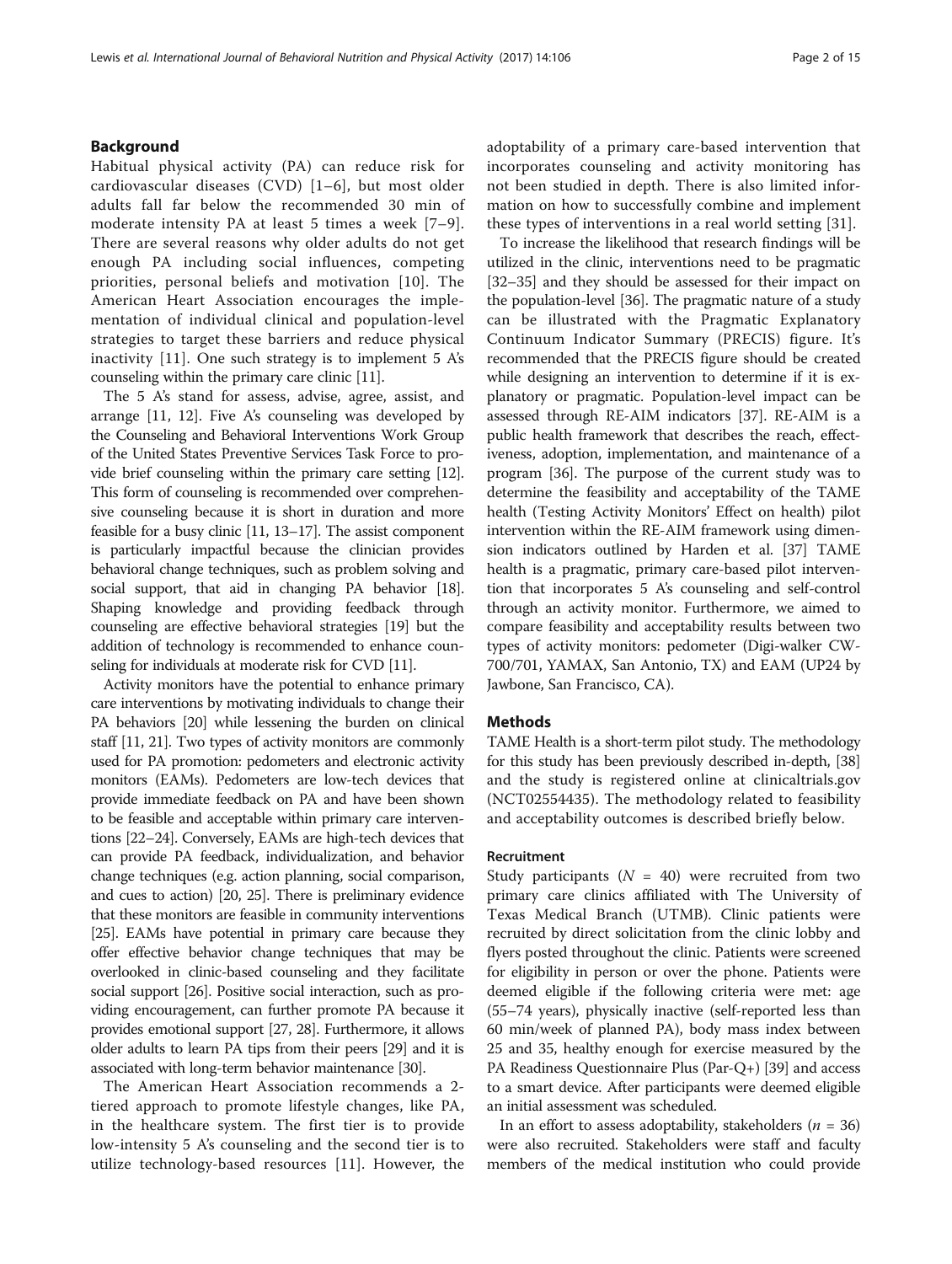input on clinic-based practice. They were recruited via an institutional email list to take part in a focus group meeting.

## Intervention procedures

All study participants underwent 5 A's counseling from a counselor during their first assessment prior to randomization. The counselor was trained in exercise physiology and motivational interviewing. Counseling lasted approximately 5 to 10 min and the counselor followed a script (Additional file [1\)](#page-12-0). In addition to the traditional 5 A's, the counselor also provided an exercise prescription that summarized the goals and action plans agreed upon during counseling [\[40\]](#page-13-0). After counseling, participants were randomized to the pedometer group or the EAM group using a random number generator [\[41\]](#page-13-0).

Participants in the pedometer group received the Digi-Walker CW-700/701 digital pedometer (YAMAX, San Antonio, TX). The participants also received an activity log to record their daily steps, activity time, and distance walked measured by the pedometer.

Participants randomized to the EAM group received an UP24 wearable device manufactured by Jawbone. They were instructed to install the corresponding UP application (app) to their smart device and wear the bracelet monitor daily. The UP24 was chosen for the intervention due to its popularity and the potential for interactive tools such as Jawbone's "Smart coach" to be utilized [\[20](#page-12-0), [42\]](#page-13-0). In addition to monitoring PA behavior, the UP24 also measures sleep and the app allows for participants to track their diet and weight. All participants were given an anonymous UP app account and encouraged to socialize with other participants in the group through the app.

## Assessment procedures

Feasibility was operationalized through evaluation of attrition, the number of days logged for activity, reported adverse events, report of technical difficulties, and social interactions in the UP app. Logged days of activity were taken from the pedometer log and from the Jawbone online data file. The effectiveness of the intervention to increase minutes of PA was measured with a SenseWear Armband. Although the Jawbone UP24 measures minutes of PA, the Sense Wear Armband was used as an assessment tool to ensure PA was measured the same way in both study groups. The SenseWear armband is validated to estimate steps per day and minutes of moderate to vigorous physical activity [\[43, 44\]](#page-13-0). Participants were instructed to wear the armband for a 7-day period at baseline and at 12 weeks. Participants were not excluded from the study if the objective measurement of PA was greater than 60 min per day. The effectiveness of the participants to self-regulate their behaviors was measured

by the Exercise Goal-Setting Scale and Exercise Planning and Scheduling Scale [\[45\]](#page-13-0). Both scales are self-report and were administered at baseline and at 12 weeks.

Acceptability was determined through questionnaires and focus groups. Questionnaires included 16 items for the pedometer group and 37 items for the Jawbone group which allowed participants to answer on a range from 1 (strongly disagreed) to 5 (strongly agreed) for each acceptability statement. Statements were modeled on items previously developed by Vandelanotte et al. [[46](#page-13-0)] There were additional questions related to the acceptability of different EAM features which resulted in more questionnaire items for the Jawbone group compared to the pedometer group (see Table [3](#page-5-0)). Focus groups were chosen over exitinterviews to allow the opportunity for EAM participants to meet their peers with whom they interacted through the app. Participant focus groups included 2–8 individuals and were based on a structured guide (Additional file [2](#page-12-0)). The discussions were led by two trained Masters-level interns who were well-versed on the study protocol and the study activity monitors. Focus groups were broken up by intervention group and clinic location.

Additional focus groups were conducted with stakeholders. These discussions were led by the principal investigator, ZHL. During the focus group, stakeholders were prompted to fill out two brief quantitative surveys. After the focus group, stakeholders had the opportunity to test the UP24 monitor for 4-weeks and provide feedback on usability.

Feasibility and acceptability results were organized into dimensions of RE-AIM [[37](#page-13-0)]. Indicators of Reach included the recruitment rate, participant characteristics, and focus group participation rates. Effectiveness included follow-up results of PA and self-regulation, percent attrition, rates of adverse events, and quantitative acceptability results. Qualitative comments about the delivery of the interventions were used as indicators of Adoption. Implementation indicators included the report of technical difficulties, number of logged activity days, and participant perceptions of the intervention. Maintenance was divided into individual and organizational. Indictors of individual maintenance included quantitative and qualitative results of each monitor's usability. Stakeholder perceptions of the intervention were used as an indicator of potential organizational maintenance.

## Statistical analyses

The Statistical Package for the Social Sciences (SPSS, version 20) and NVivo 11 Pro (QSR International) were used to perform the quantitative and qualitative analyses, respectively. The  $\alpha$ -level was set at 0.05. Descriptive statistics across intervention groups were calculated by means, medians, and frequencies. Comparisons between groups for feasibility and acceptability were analyzed by an Independent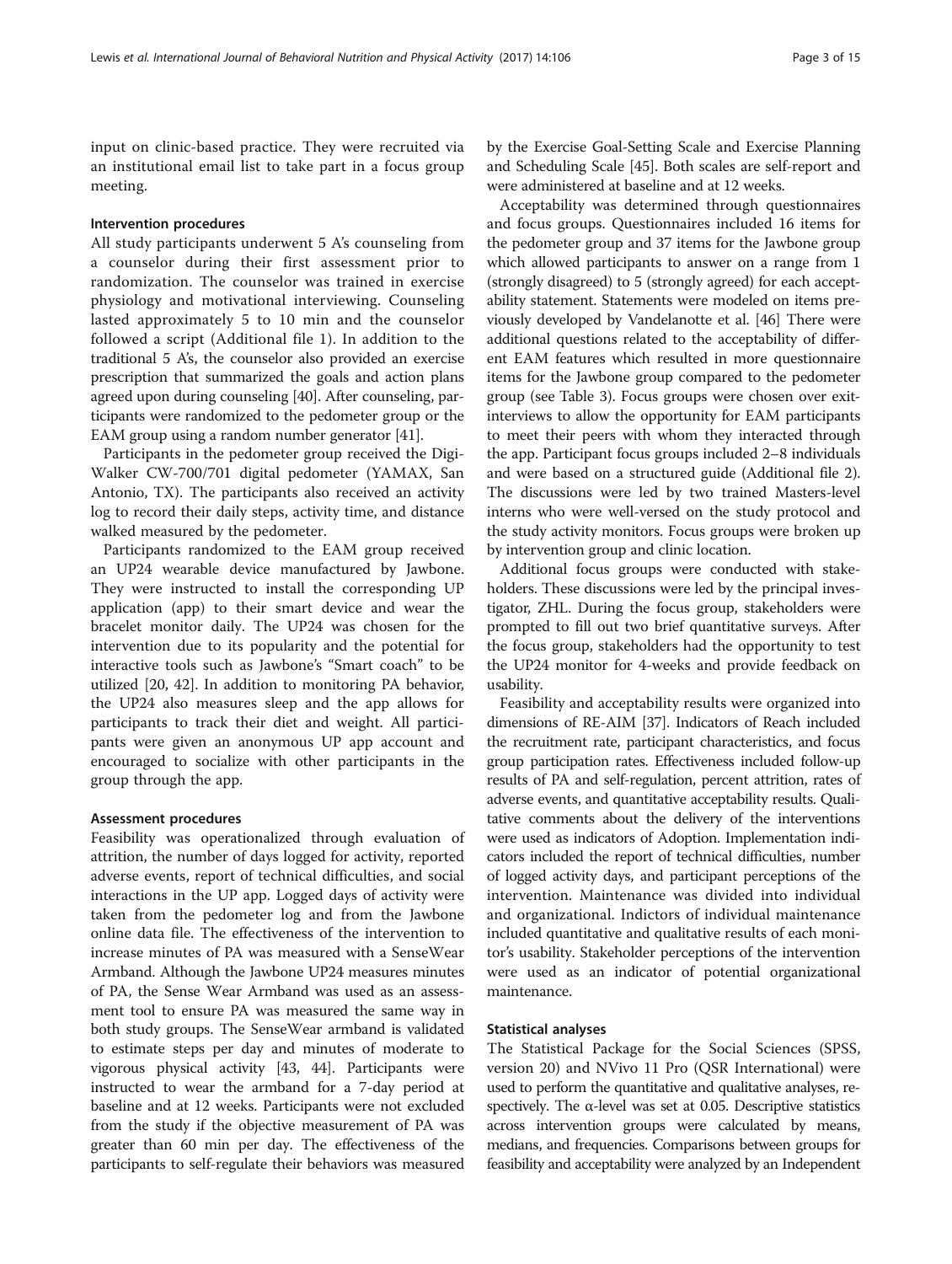T-Tests and Chi-Square tests. PA, exercise goals, and exercise planning was assessed with an analysis of covariance using the intent-to-treat principle (carrying baseline measurements forward) and controlled for baseline values of the dependent variable. Although exercise goals and planning were self-reported, results are presented in means and standard deviation [\[47\]](#page-13-0). Cohen's d effect sizes were calculated using the change mean change in PA, exercise goals, and exercise planning.

Thematic analyses were conducted to analyze data from the focus groups [\[48](#page-13-0)]. We chose thematic analysis because we wanted to describe participant and stakeholder perspectives of the main study components. Initial codes were developed prior to the focus groups and new codes were added based on new data. All focus groups were audio-recorded and data transcripts were written out by the principal investigator. The moderators were asked to verify any inaudible segments.

## Pragmatic evaluation

The PRECIS-2 figure (Additional file [3\)](#page-12-0) was used to illustrate the explanatory and pragmatic components of the study [\[33](#page-13-0), [34](#page-13-0)]. Study components, including eligibility, recruitment, setting, organization, flexibility-delivery, flexibility adherence, follow-up, primary outcome, and primary analysis, were rated on a 1–5 scale with 5 being the most pragmatic. The figure for this study was rated by Principal Investigator and illustrated that this intervention was largely pragmatic.

## Results

Complete demographic information is illustrated in Table 1. Feasibility and acceptability results are described below by each dimension of the RE-AIM framework [\[36](#page-13-0), [37](#page-13-0)]. Complete quantitative results are presented in Tables [2](#page-4-0) and [3.](#page-5-0) Feedback from the focus groups was centered around 4 major themes: TAME health, self-monitoring,

social support on the UP app, and counseling from the counselor or from a health care provider. Example quotes from the focus groups are presented in Table [4](#page-6-0).

## Reach

Recruitment rate is displayed in Fig. [1](#page-9-0). A total of 162 individuals were screened for eligibility over 8 months (October 2015–June 2016), and 42 were eligible. Two eligible participants dropped out before randomization due to care-giver responsibilities and work commitments. The resulting recruitment rate was 24.7%. Twenty-seven (67.5%) participants were recruited in-person at the clinic, 8 (20%) were recruited through flier postings, and 5 (12.5%) were referred by a friend or employee that heard of the study from the clinic. Eight (20%) participants were not clinic patients. Four of these individuals were referrals while 4 were recruited in-person while at the clinic with their family.

At baseline, participants had a mean age of  $63.7 \pm 5.3$  years (EAM:  $64.0 \pm 5.1$ , Pedometer:  $63.2 \pm 5.7$ ). Most participants were female (total: 75%, EAM: 85%, Pedometer: 65%), non-Hispanic White (total: 65%, EAM: 60%, Pedometer: 70%), and had a college degree (total: 55%, EAM: 50%, Pedometer: 60%). The EAM group and the pedometer group averaged  $22.6 \pm 24.5$  and  $40.0 \pm 33.9$  min of moderate or vigorous PA a day, respectfully. There were no significant group differences among these variables. Stakeholders were predominately clinical faculty and professors (33%). Other stakeholder positions included physician, nurse, social worker, graduate student, epidemiologist, researcher, research coordinator, post-doctoral fellow, and administrator.

There were 6 scheduled focus group meetings for study participants. Of the 36 study participants that were invited to take part in a focus group, 11 participated (8 EAM, 3 Pedometer). Four participants were not invited because they ended the intervention several weeks after the majority

**Table 1** Participant demographic information ( $n = 40$ )

|                                                          | Electronic activity monitor ( $n = 20$ ) | Pedometer ( $n = 20$ ) | All $(n = 40)$  |
|----------------------------------------------------------|------------------------------------------|------------------------|-----------------|
| Age, years; mean (SD)                                    | 64.0(5.1)                                | 63.2(5.7)              | 63.7(5.3)       |
| Body mass index, kg/m <sup>2</sup> ; mean (SD)           | 30.0(3.2)                                | 30.6(3.1)              | 30.3(3.1)       |
| Moderate/Vigorous physical activity minutes; mean (SD)   | 22.5(21.5)                               | 40.0 (33.9)            | 31.3 (29.37)    |
| Steps per day; mean (SD)                                 | 3849.4 (2107.8)                          | 4560.18 (22.85.6)      | 4204.8 (2199.8) |
| Female, n (%)                                            | 17(85)                                   | 13(65)                 | 30(75)          |
| Hispanic, n (%)                                          | 3(15)                                    | 2(10)                  | 5(12.5)         |
| Black/African American, n (%)                            | 4(20)                                    | 3(15)                  | 7(17.5)         |
| Other, n (%)                                             | 1(5)                                     | 1(5)                   | 2(5)            |
| Non-Hispanic White, n (%)                                | 12(60)                                   | 14(70)                 | 26(65)          |
| College or Graduate/Professional school, n (%)           | 10(50)                                   | 12(60)                 | 22(55)          |
| Some college or technical school, n (%)                  | 8(40)                                    | 7(35)                  | 15 (37.5)       |
| High school diploma/General education development, n (%) | 2(10)                                    | 1(5)                   | 3(7.5)          |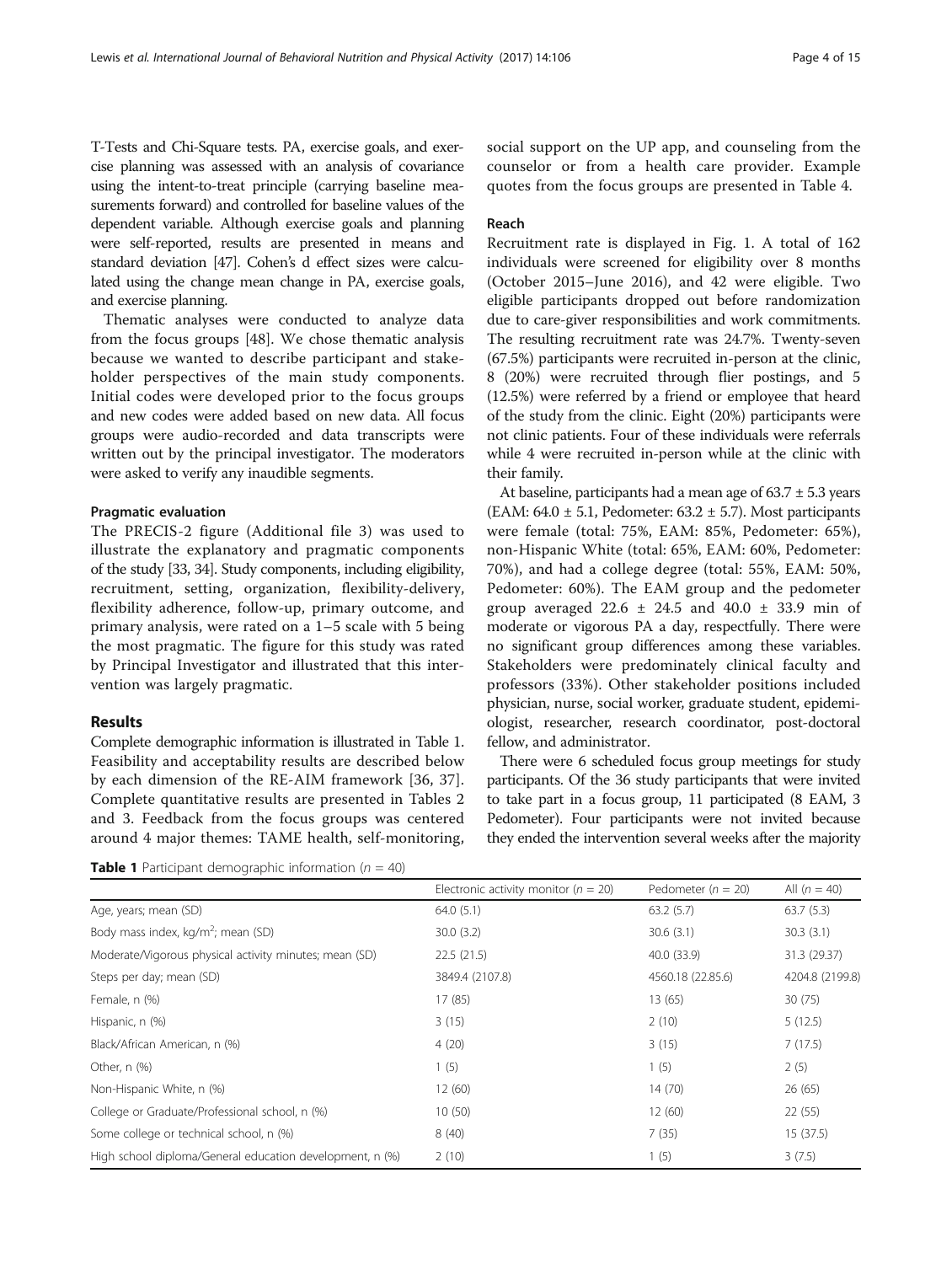<span id="page-4-0"></span>Table 2 Feasibility results

|                                                    | Pedometer<br>$(n = 20)$ | Electronic activity<br>monitor ( $n = 20$ ) |
|----------------------------------------------------|-------------------------|---------------------------------------------|
| Days of recorded step data, mean (SD) <sup>b</sup> | 71.4 (11.5)             | 73.1 (21.5)                                 |
| Attrition rates, n $(\%)^d$                        | 7(35)                   | 1(5)                                        |
| Moderate/high adverse events, n (%)                | 1(0.05)                 | 3(15)                                       |
| Report of technical difficulties, n (%)            | 10(50)                  | 13 (65)                                     |
| UP app usage                                       |                         |                                             |
| "Likes" given through the UP app,<br>median (IQR)  |                         | 0.0(38)                                     |
| "Likes" on user's own activity,<br>median (IQR)    |                         | 3.5(31)                                     |
| Comments given through the UP<br>app, median (IQR) |                         | 0.0(15)                                     |
| Comments on user's own activity,<br>median (IQR)   |                         | 0.0(4)                                      |

app application, IQR Inter-quartile range, SD Standard deviation  $_{\text{p}}$  < 0.05

<sup>b</sup>The reported means and standard deviations are based on participants with complete step data (pedometer,  $n = 9$ ; electronic activity monitor,  $n = 19$ ). Pedometer step data was based on returned physical activity logs. Electronic activity monitor step data was retrieved from an online server

of participants. Although focus groups were planned, several of the meetings (4 out of 6) resulted in a one-on-one interview due to low attendance. These interviews followed the same structured question guide. There were two scheduled stakeholder focus group meetings that reached 36 individuals.

## Effectiveness

Over 12 weeks the EAM and pedometer group increased their minutes of moderate or vigorous PA by 11.1 and 0.2 min per day, respectively. The groups were not statistically different in their rate of PA at 12 weeks ( $p = 0.29$ , d = 0.78). Groups were significantly different in exercise goal-setting and planning scales ( $p < 0.01$ ). The EAM group increased  $8.3 \pm 9.8$  and  $3.6 \pm 7.6$  points in goal-setting and planning while the pedometer group increased by  $1.7 \pm 5.3$  and  $0.3 \pm 4.1$  points, respectively. The resulting effect size was large for goal-setting  $(d = 0.84)$  and planning  $(d = 0.55)$ .

Overall attrition was 20%, which differed significantly between groups ( $p = 0.02$ ). Two participants (pedometer group) were lost to follow up and 6 participants (EAM: 1, Pedometer: 5) did not finish the intervention. The EAM participant dropped out due to physical health issues. Reasons for pedometer participants not completing the intervention included: randomized to the pedometer but wanted the EAM ( $n = 1$ ), physical health issues ( $n = 2$ ), lost interest ( $n = 1$ ), and replaced broken pedometer with an EAM ( $n = 1$ ). Participants that dropped out had a significantly higher goal-setting score at baseline. In addition to the drop-outs, two participants (EAM: 1, Pedometer: 1) did not complete the final assessment but provided PA data and/or subjective data.

There were no moderate or severe adverse events related to the study. However, there were four moderate unrelated adverse events during the study.

Only 7 stakeholders agreed to wear the UP 24 and all but 1 provided feedback. Of these, 3 only tested the monitor and did not take part in a focus group. Study participants and stakeholders agreed that the study and UP24 monitor were mostly acceptable. EAM users agreed that they liked using the monitor and that they would continue wearing it while pedometer users were neutral to these statements ( $p < 0.05$ ).

## Adoption

Participants felt that the doctor's office was too regimented, and this study is something they did for themselves, not for their doctor. Moreover, the participants expressed that PA is separate from primary care. As one participant stated "I've got a great primary care physician here but I love that it was separate from that… because that's my medical and this is my health (Female, 61)." The study participants enjoyed counseling from the counselor and would not want counseling from a health care provider. However, they would like if the counselor was part of the health care team and had access to their medical record. Participants wanted more in-person counseling sessions and counseling on other health behaviors. The EAM group found all of the 5A's components helpful while the pedometer group found "Advise" the most helpful. The exercise prescription after counseling was also helpful to participants.

Stakeholders liked the counseling format but stressed it would need to be individualized to the patient. Practitioners often use one of the 5A's components but do not recognize it as 5A's counseling. Stakeholders also commented that the physician would not have time to conduct the "arrange" call but it could be done by a clinical staff member. Like study participants, stakeholders liked the exercise prescription. They would alter the prescription to have more "I will…" language, more planning details, and prescribe both steps per day and minutes of PA.

### Implementation

There were 28 reports of technical issues across 21 participants during the intervention. All broken or lost monitors were replaced and all other technical issues were resolved. Five pedometers were lost, 5 pedometers broke, and participants sought help from the research staff for assistance with getting data from the pedometer on 3 occasions. There were 2 reports that the UP24 would not hold a charge, 5 reports of UP24 Bluetooth connectivity issues, 3 reports that the UP24 would not record activity and 1 UP24 was lost. During the intervention 4 participants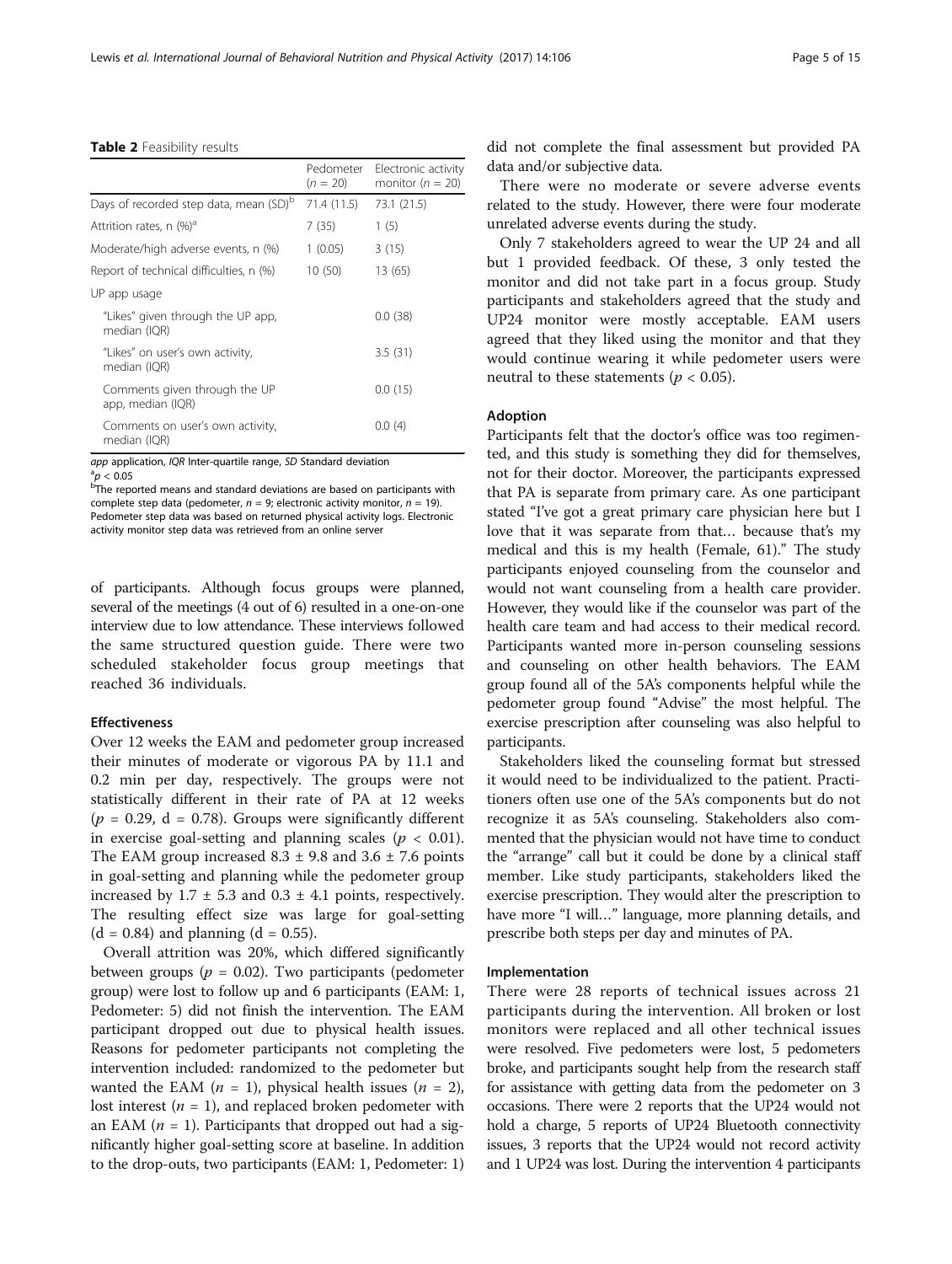# Pedometer  $(n = 12)$  Electronic activity monitor ( $n = 19$ ) Stakeholder ( $n = 6$ ) Feelings about the study and the study and the study and the study and the study and the study and the study and the study and the study and the study and the study and the study and the study and the study and the study a I felt the counseling was motivational 3.8 (1.2) 4.1 (0.7) The exercise prescription was helpful 3.8 (0.8) 3.8 (0.8) 3.8 (1.0) I would prefer if there were more counseling sessions 3.0 (1.0) 3.5 (1.3) Feelings on the activity monitor It was easy to remember to wear the monitor 3.5 (1.6) 4.5 (0.8) 3.2 (1.33) I felt that the monitor was comfortable  $4.2$  (1.2)  $4.1$  (1.0)  $4.2$  (1.0)  $4.2$  (1.0) I would continue to wear the monitor<sup>a</sup> and the monitor and the monitor<sup>a</sup> and the set of the set of the set of the set of the set of the set of the set of the set of the set of the set of the set of the set of the set of The monitor was motivating the state of the state of the state of the state of the state of the state of the state of the state of the state of the state of the state of the state of the state of the state of the state of I liked using the monitor<sup>b</sup>  $3.0(1.4)$   $4.4(1.0)$   $4.0(0.6)$ I thought the pedometer was helpful 3.3 (1.4) I would prefer to use another type of monitor 3.1 (1.3) 2.4 (1.3) 2.0 (0.9) I have a better understanding on my physical activity level 3.8 (1.1) 4.4 (1.1) 3.5 (1.0) Feeling on the Jawbone UP application It was convenient for me to use the UP application  $4.6 \text{ } (0.8)$   $4.2 \text{ } (0.8)$   $4.2 \text{ } (0.8)$ The UP application encouraged me to view my steps  $4.7 \, (0.7)$   $4.2 \, (0.8)$ I would like to continue using the UP application 4.5 (1.1) 3.8 (0.8) I think the application is user-friendly 4.3 (1.2) 3.8 (0.8) I enjoyed the social interaction 3.7 (1.0) N/A Comments and smiles from my "friends" in the application were motivating 3.9 (1.2) 2.7 (0.8) I think the information is interesting 4.6 (0.5) 4.0 (0.6) I think the information is relevant 4.5 (0.6) 3.8 (0.4) I think the tips and advice are specific to me 4.0 (0.9) 3.8 (0.8) I am going to use the advice  $4.4 \, (0.7)$  3.3 (0.5)

#### <span id="page-5-0"></span>Table 3 Acceptability results from the follow-up questionnaire

 $^{\rm a}$ p < 0.05,  $^{\rm b}$ p  $\leq$  0.01, Significantly different between pedometer and Electronic activity monitor group

got a new phone or downloaded the UP app on a different device. Three of these participants sought assistance from the research staff while 1 participant created their own UP account and was no longer connected to the rest of the group. Over the 12 weeks participants logged an average of 72.6 days of activity. There was no difference between groups in logging at least 80% of activity days.

Overall participants reported liking the TAME health program. Participants found it educational to know how active they were in a day and the monitor they used (pedometer or EAM) became a part of them. One of the most motivational aspects that participants reported was having a goal in mind. Despite enjoying the program, participants wanted a multiple behavior change intervention that also targeted water consumption, diet, and sleep.

## Maintenance: individual

Both monitors were admired for being easy to use, convenient, and discreet. Of the participants that used the UP app, some liked that it synced with another device while others wanted direct feedback on the monitor. The app was reported by most to be user friendly. Participants in both study groups questioned the accuracy of the devices and how they recorded the activity. Both groups also complained that the device could irritate the skin. EAM users disliked the number of technical and syncing issues, as well as the interface on Android versus Apple products. Furthermore, EAM users were confused by some of the biometrics presented in the UP app. In particular, the counselor explained the concept of active and resting energy expenditure during the assess portion of counseling. Yet, participants didn't understand how "resting burn" (estimated resting energy expenditure) could be higher than "active burn" (estimated active energy expenditure). Pedometer users disliked that the pedometer would only count steps when worn in a certain position. In the face of complications, participants would continue to use the type of device they wore.

Over the 12 week intervention there were 490 comments to study peers and 299 self-comment (comments on the user's own activity) on the UP app. There were 1094 "likes"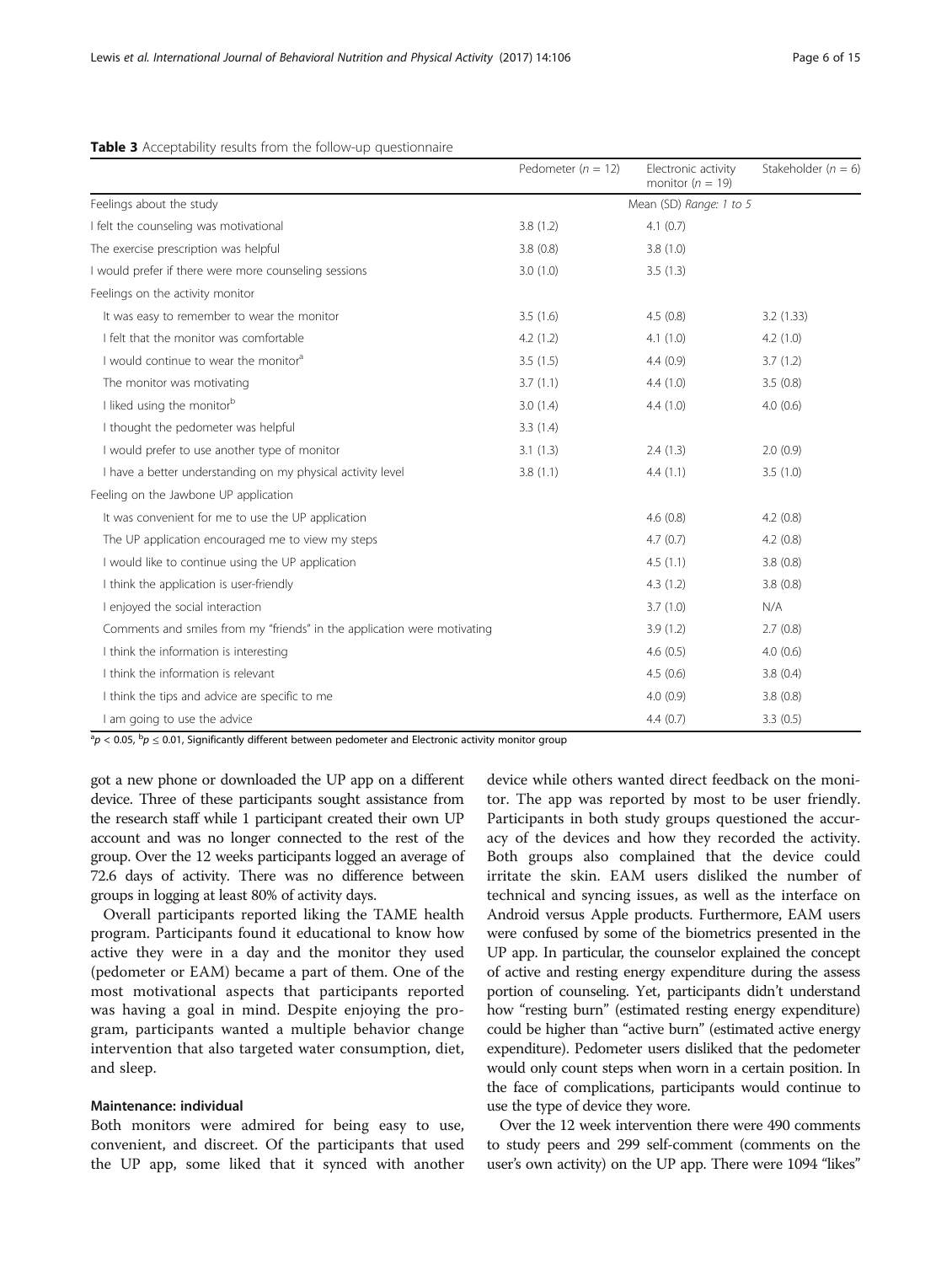<span id="page-6-0"></span>

| Table 4 Example quotations from study groups |                                                                                                                                                                                                                                                                                                                                                                                                                                                                                        |                                                                                                                                                                                                                                                                                                                                                                                                                                                                                                                   |                                                                                                                                                                                                                                                                                                                                                                                                                                                                                     |
|----------------------------------------------|----------------------------------------------------------------------------------------------------------------------------------------------------------------------------------------------------------------------------------------------------------------------------------------------------------------------------------------------------------------------------------------------------------------------------------------------------------------------------------------|-------------------------------------------------------------------------------------------------------------------------------------------------------------------------------------------------------------------------------------------------------------------------------------------------------------------------------------------------------------------------------------------------------------------------------------------------------------------------------------------------------------------|-------------------------------------------------------------------------------------------------------------------------------------------------------------------------------------------------------------------------------------------------------------------------------------------------------------------------------------------------------------------------------------------------------------------------------------------------------------------------------------|
|                                              | Electronic activity monitor                                                                                                                                                                                                                                                                                                                                                                                                                                                            | Pedometer                                                                                                                                                                                                                                                                                                                                                                                                                                                                                                         | Stakeholder                                                                                                                                                                                                                                                                                                                                                                                                                                                                         |
| TAME health study                            | exercise has changed? It's a good idea. I think,<br>I would really advise it for anybody that wants<br>Q: Do you think that your attitude towards<br>belonging to something like this is a really<br>to try and get themselves going. I think<br>good idea. Female, 73                                                                                                                                                                                                                 | exercise has changed? That was an education<br>for me. Just to wear it and to see how much<br>Q: Do you think that your attitude towards<br>I actually did in a day's time. Female, 72                                                                                                                                                                                                                                                                                                                            | Q: What are your thoughts about the study?<br>was damage with some of the monitors, just<br>motivated them to be more active than they<br>Even though people dropped out and there<br>activities and their steps. I think you can<br>the fact that every group increased their<br>definitely tell that this encouraged and<br>usually would have been.                                                                                                                              |
| Self-Monitoring                              | Q: Do you think you'll continue using a monitor<br>like this? I even would like to get one for myself<br>and my husband so we can both keep track of<br>our activity. Female,                                                                                                                                                                                                                                                                                                          | Q: Do you think you'll continue using a monitor<br>like this? I would probably go out and buy one<br>because I think it's really good psychologically,<br>to have something that you can actually see.<br>Female, 72                                                                                                                                                                                                                                                                                              | that was an additional step that would maybe<br>monitor their activity? There's certain patients<br>use this monitor? If we didn't have it to give<br>Q: Do you currently advise your patients to<br>Q: Would you recommend your patient to<br>that you know are going to be engaged in<br>that way and others that if you told them<br>to them, they couldn't afford it.<br>turn them away from it.                                                                                |
| Pedometer                                    |                                                                                                                                                                                                                                                                                                                                                                                                                                                                                        | Q: What didn't you like about it? You had to have<br>it in a certain position on your waist or it wouldn't<br>read. I had a week where it didn't read for a few<br>Q: What didn't you like about it? It also initated<br>Q: Thinking about the monitor you used, what<br>that I've been, and what time frame. Female, 72<br>my belly, you know that's where I had it sitting.<br>did you like about it? I like the convenience of<br>knowing how active I've been or how inactive<br>days. Male, 56<br>Female, 66 | Q: Would you recommend your patients to<br>use this pedometer? The belt clip ones, well<br>relatively, they're the ones that are bound to<br>go in the toilet or dropped.                                                                                                                                                                                                                                                                                                           |
| <b>UP24</b>                                  | it was comfortable. I would put it on in the morning<br>did you like about it? I liked the Jawbone because<br>and I never felt it again. It didn't bother me at all,<br>Q: Thinking about the monitor you used, what<br>and it's not awful looking. Female, 55                                                                                                                                                                                                                         |                                                                                                                                                                                                                                                                                                                                                                                                                                                                                                                   | not know exactly what it is they they're looking at.<br>to someone who is comfortable with technology.<br>Q: Would you recommend your patients use<br>this monitor? I think that recommending this<br>Otherwise, if you go bombard them with all<br>these types of data and statistics, they may                                                                                                                                                                                    |
|                                              | in the program also, ahead of me She was energized<br>it. I have an [Android] tablet. So<br>was not as gratifying as hers. It<br>Q: What didn't you like about it? My neighbor was<br>and she had the iPad, which is more conducive or<br>worked again me which I didn't need. Female, 68<br>Q: What didn't you like about it? No complaints<br>except that they're going out of business. That's<br>Female, 68<br>why I didn't buy one.<br>complimentary with<br>the interface for me |                                                                                                                                                                                                                                                                                                                                                                                                                                                                                                                   | for most people in this room works. We all have<br>this monitor? I would think something like this<br>Q: Would you recommend your patients use<br>though it's prettier and great for us it may not<br>don't have Internet at home so connecting to<br>an app or something like this is pretty even<br>smartphones, but in terms of the patients we<br>have a smartphone. A good portion of them<br>see. I would say maybe one out of every 10<br>be useful for an older population. |
| Social support on UP app                     | participants? I was on there maybe a week when<br>Q: How often did you communicate with other<br>I met cowboy. She kept hitting goal and she had<br>a small goal because she [had] knee surgery and                                                                                                                                                                                                                                                                                    |                                                                                                                                                                                                                                                                                                                                                                                                                                                                                                                   | Q: Would you recommend your patients use<br>this monitor? Even for me as an adult. I have<br>friends that we do like that challenges that                                                                                                                                                                                                                                                                                                                                           |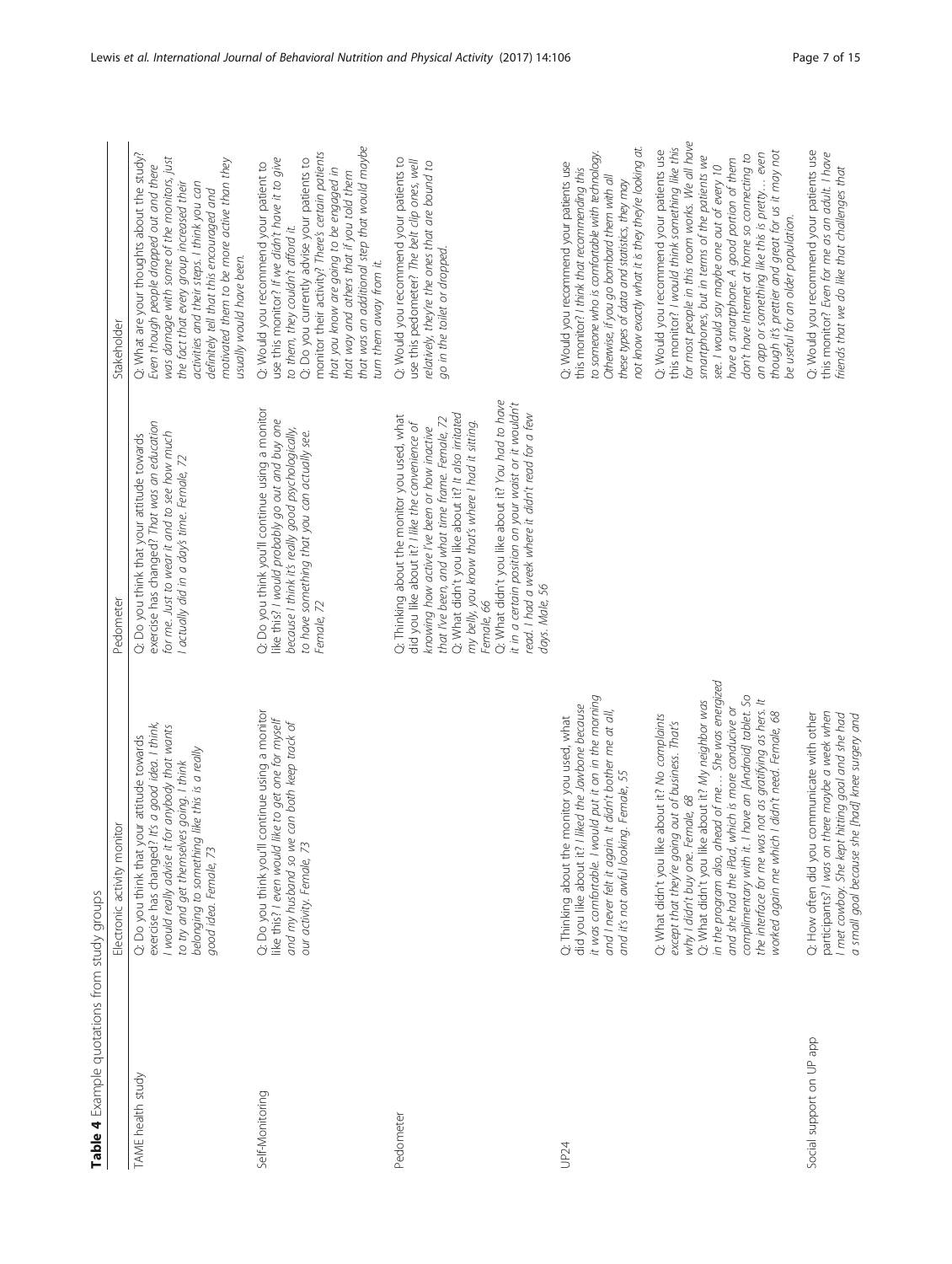Table 4 Example quotations from study groups (Continued) **Table 4** Example quotations from study groups (Continued)

|                                      | anonymity but I'm just sitting here thinking now, that<br>that somebody had done a lot<br>me and I didn't know who they were either but their<br>I said 'do you want to meet to walk?' I just assumed<br>like that and then other people would encourage<br>Well she wasn't, she was in League City. So we met<br>that day I would give them a thumbs up and stuff<br>Q: How often did you communicate with other<br>for me, probably if I met everybody I would have<br>Q: How often did you communicate with other<br>participants? I understand the rationale for the<br>been much more social. Female, 61<br>everybody was in Galveston<br>64<br>in Texas City. Female,<br>participants? If I saw<br>icon. Female, 68                                                                                                                 |                                                                                                                                                                                                                                                                                                                                                                                                                                                                                                                                                                                                                                                                                                                                                                                                                                                                                                                                                                                                                                                                                                          | you can do. Even as adults that's something<br>we do very regularly. So see who can win.                                                                                                                                                                                                                                                                                                                                                                                                                                                                                                                        |
|--------------------------------------|-------------------------------------------------------------------------------------------------------------------------------------------------------------------------------------------------------------------------------------------------------------------------------------------------------------------------------------------------------------------------------------------------------------------------------------------------------------------------------------------------------------------------------------------------------------------------------------------------------------------------------------------------------------------------------------------------------------------------------------------------------------------------------------------------------------------------------------------|----------------------------------------------------------------------------------------------------------------------------------------------------------------------------------------------------------------------------------------------------------------------------------------------------------------------------------------------------------------------------------------------------------------------------------------------------------------------------------------------------------------------------------------------------------------------------------------------------------------------------------------------------------------------------------------------------------------------------------------------------------------------------------------------------------------------------------------------------------------------------------------------------------------------------------------------------------------------------------------------------------------------------------------------------------------------------------------------------------|-----------------------------------------------------------------------------------------------------------------------------------------------------------------------------------------------------------------------------------------------------------------------------------------------------------------------------------------------------------------------------------------------------------------------------------------------------------------------------------------------------------------------------------------------------------------------------------------------------------------|
| Counseling from the counselor        | Q: Did you like receiving counseling from a counselor?<br>I think that's good to have somebody else that maybe<br>is a little more informed than your family or your<br>friends or even reading about it. It is good just to<br>Female, 73<br>have a face to face.                                                                                                                                                                                                                                                                                                                                                                                                                                                                                                                                                                        | Q: Did you like receiving counseling from a<br>that made the big difference too. Female, 72<br>she was always very supportive and I think<br>counselor? [I felt] very, very comfortable. It<br>idea what she's talking about' like I said,<br>was not like that she was speaking above<br>my head and I'm going 'I don't have any                                                                                                                                                                                                                                                                                                                                                                                                                                                                                                                                                                                                                                                                                                                                                                        |                                                                                                                                                                                                                                                                                                                                                                                                                                                                                                                                                                                                                 |
| Counseling from health care provider | trying to take care of whatever your current problem<br>primary care physician? No. I've got a great primary<br>Q: Would you prefer the counseling done by your<br>Q: Would you prefer the counseling done by your<br>because that's my medical and<br>especially like that because I don't think the primary<br>know enough about it to individualize it for you. So<br>care physician here but I love that it was separate<br>is. They want to hit on several different things and<br>I don't think exercise or diet is big in their specialty<br>primary care physician? No, I don't think I would<br>area. They just either don't take the time or don't<br>care physician has time enough. They're usually<br>I think it's better to have someone else do that.<br>this is my health. Female, 61<br>from that. Ya know,<br>emale, 73 | Q: Would you prefer the counseling done<br>Q: Would you prefer the counseling done<br>Q: Would you prefer the counseling done<br>else who worked with your doctor? In my<br>my ouches and ooze and 'what-the-heckes'<br>by a nurse, physician assistant, or anyone<br>by a nurse, physician assistant, or anyone<br>but as far as how to get it done, that's not<br>they'll sit and tell you 'you need to exercise<br>With [the counselor], I felt that she had all<br>plan or that's just not their job. Female, 72<br>advice on how to what you need to do<br>opinion a nurse or a doctor, they're not<br>physician] takes care of my booboos and<br>everybody in the doctor's office is so busy.<br>they're a doctor. They can give you some<br>else who worked with your doctor? It's<br>separate in my mind. I just feel like they,<br>kind of stuff. This other thing I mean,<br>Hunny' but they don't' really give you a<br>the time in the world to deal with me.<br>by your primary care physician? [My<br>just like those two things seem to be<br>their area of study. Male, 56<br>Female, 66 | patients? It just depends  if there was a part<br>2: Would you use this counseling with your<br>of the process that said, hey the social worker<br>Q: Would you use this counseling with your<br>patient] versus taking away a MA or a nurse<br>es. Or would I ask my nurse to do that and<br>patients? Would I tell my nurse to do that?<br>would she participate in that, yes. I mean,<br>think I do have support staff that will do<br>that would be maybe triaging or drawing<br>that. Do I think it's important? Absolutely.<br>can go in and do the counseling for this<br>blood or doing something else. |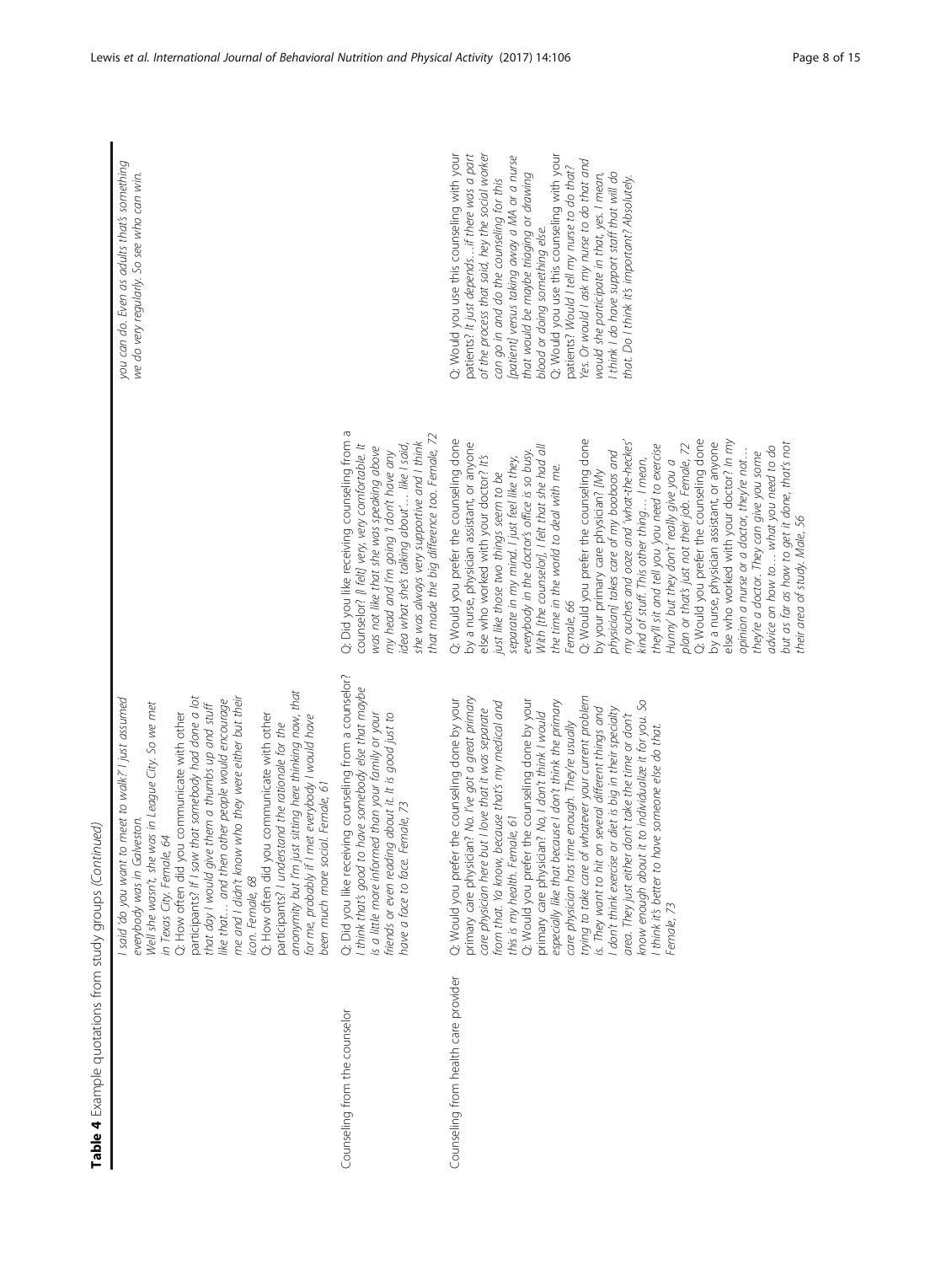| 5A's structure        | Q: Of the counseling components, which did you<br>value the most? You have to advise with assess.<br>Nithout looking at those numbers probably<br>would not have meant as much. Female, 64                                                                                                                                                                                                       | Q: Of the counseling components, which<br>did you value the most? Maybe number<br>was going to do what I was told to do.<br>2 [advise] If I was going to do this,<br>Female, 72                                                                                                                                                                          | Q: Have you done 5 A's counseling in your<br>clinic? I've actually done it without knowing<br>it. It's pretty much what I do with patients.                                                                                |
|-----------------------|--------------------------------------------------------------------------------------------------------------------------------------------------------------------------------------------------------------------------------------------------------------------------------------------------------------------------------------------------------------------------------------------------|----------------------------------------------------------------------------------------------------------------------------------------------------------------------------------------------------------------------------------------------------------------------------------------------------------------------------------------------------------|----------------------------------------------------------------------------------------------------------------------------------------------------------------------------------------------------------------------------|
|                       | Q: Of the counseling components, which did you<br>5000 [steps], it gave me something to work toward.<br>suggesting, well maybe you can start with at least<br>So I eventually did get there and I even got up to<br>where it was not unusual for me to get 10,000<br>value the most? I think with [the counselor]<br>steps. Female, 61                                                           | Q: Of the counseling components, which<br>agreement, that helped too because you<br>did you value the most? Agree, reach<br>can set a goal then. Male, 56                                                                                                                                                                                                |                                                                                                                                                                                                                            |
| Exercise prescription | things and forming habits so this was up on my<br>board. So I saw it every day. I would say "Oh that's<br>right my goal's 7000" what do I have, oh I only<br>have 4 [thousand], I better go for a walk. That<br>Q: Did you find the written prescription helpful?<br>It was [helpful]. I have a hard time remembering<br>helped, but it was a starting point and it was<br>necessary. Female, 64 | helpful? Everything I got was really [an] eye<br>opener because of seeing it in writing, and<br>Q: Did you find the written prescription<br>things that are listed here. So that was a<br>anything. It's only up to you to do these<br>it's just to you. It's not the household or<br>good prescription. A good incentive to<br>look and see. Female, 72 | Q: Do you like the counseling? To me it seems<br>the prescription was almost more motivating<br>in the sense that now they have something<br>they received from a clinician that says, this<br>is what I recommend to you. |
|                       |                                                                                                                                                                                                                                                                                                                                                                                                  |                                                                                                                                                                                                                                                                                                                                                          |                                                                                                                                                                                                                            |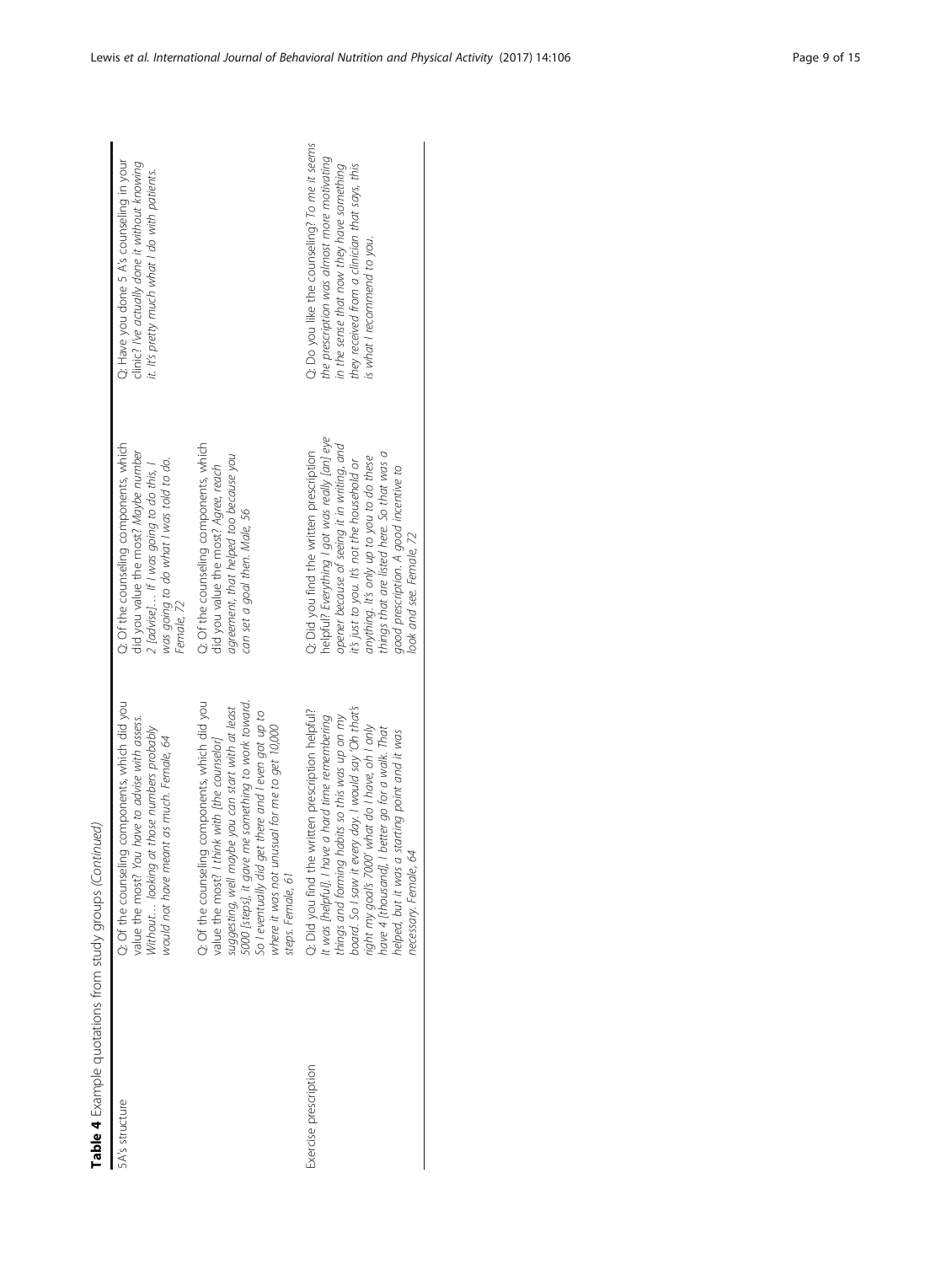<span id="page-9-0"></span>

given and 104 "likes" on the user's own activity. Ten participants did not give any "likes" or comments to their peers and only 3 of these 10 had at least 1 self-comment. Despite this, every participant received at least 1 comment and 1 like from one of their peers. The most comments and "likes" given by a single participant was 315 and 434, respectively. During the 12 weeks, participants had 10 to 19 peers to interact with. Comment examples are presented in Fig. [2.](#page-10-0) Some EAM participants reported enjoying the socializing features and used them regularly. Others did not use any of the social support features, reporting that they did not know the other participants or their health status.

Stakeholders believed that self-monitoring may be very beneficial for some patients but not others. They were concerned with the cost of the monitors and their accuracy. For pedometers, stakeholders felt that it may work with an older population but pedometers have limitations. Some limitations cited by the stakeholders include: flimsy, bulky, sensitive to measurement, difficult to read, short battery life, and easy to lose. Stakeholders felt that the EAM is carefree, easy to wear, and it has some attractive features (i.e. competition, Smartcoach). However, there may be a technology barrier for use by patients.

## Maintenance: organizational

Prior to the focus group presentation, 90.6% of stakeholders believed that counseling is effective to change behavior while 53.1% actually counselled patients on becoming more physically active. Similarly, 84.8% of stakeholders believed that activity monitors can change behavior while 18.8% advised patients to use an activity monitor. After the presentation, stakeholders somewhat agreed that they would recommend an EAM over a pedometer for their patients  $(3.4 \pm 1.2 \text{ out of } 5)$  and that the intervention can be implemented into their clinic  $(3.3 \pm 1.1)$  out of 5). Despite this, stakeholders had positive reactions to TAME health. They felt that counseling is already a part of practice behavior and the other aspects of the study can be implemented into the clinic if there was a funding source, like grants or insurance, to supply patients with monitors.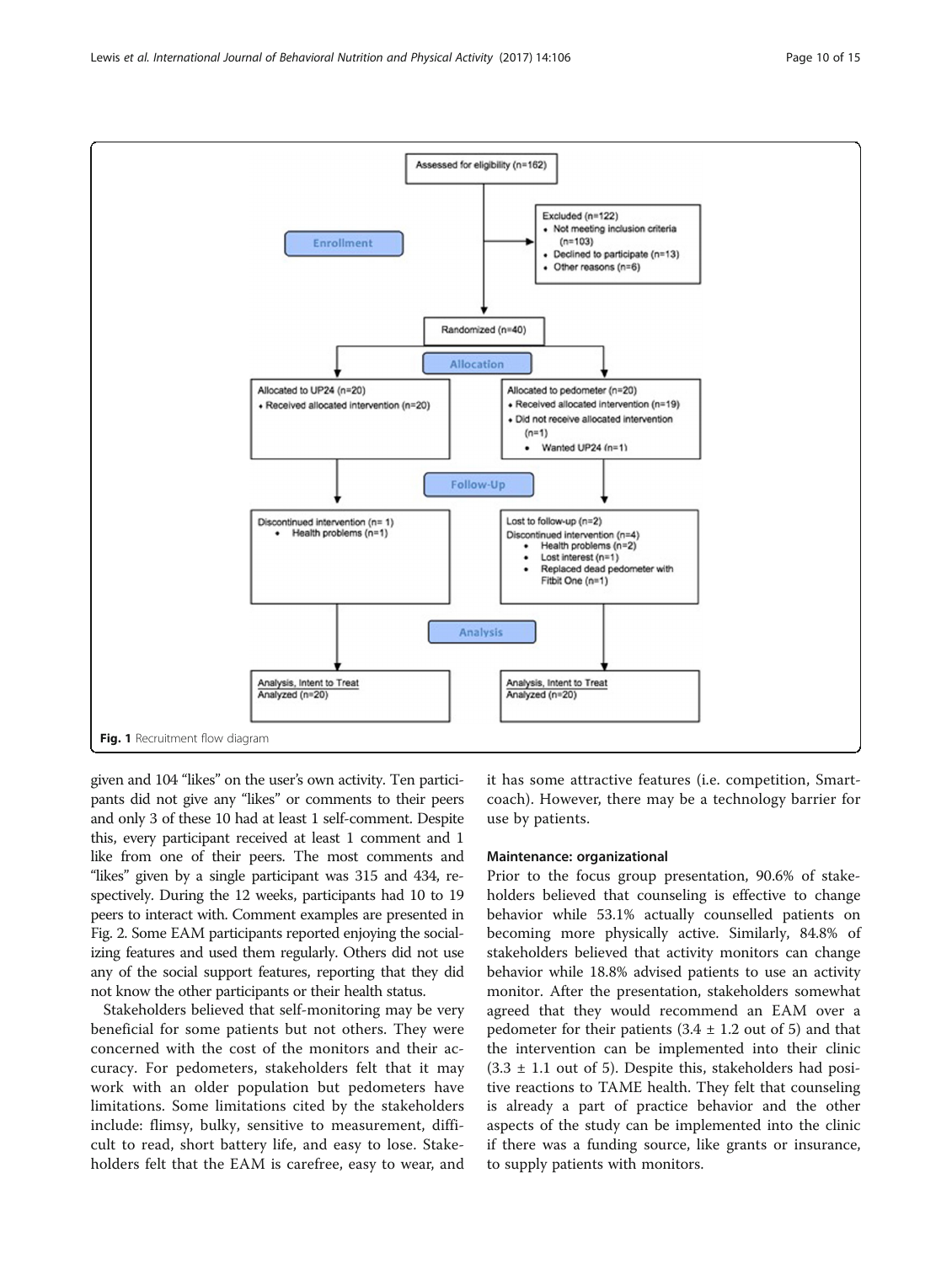<span id="page-10-0"></span>

## **Discussion**

The purpose of this pilot study was to evaluate the feasibility and the acceptability of a pragmatic, primary carebased PA intervention within the context of the RE-AIM framework. Overall, the study was feasible with adequate retention, sufficient number of days of recorded activity, and no study-related adverse events. The study was reasonably acceptable for participants and stakeholders. Notable comments include incorporating multiple health behaviors, more in-person counseling with a counselor (not a health care provider), and having a funding source to supply activity monitors to patients. Based on the feasibility and acceptability scores, the EAM intervention appears to be more feasible and acceptable than the pedometer intervention on some indicators of reach, effectiveness, implementation, and maintenance.

Our reach, effectiveness, and implementation findings are comparable to other primary care-based studies and interventions that utilized an EAM. Our retention rate of 80% is within the 60.7 to 95% retention rate cited in other primary care-based studies [\[23](#page-12-0), [49](#page-13-0), [50](#page-13-0)] and an EAM yields a lower attrition rate than health education alone [\[51\]](#page-13-0). Similar to a Fitbit-based intervention [[52](#page-13-0)], we saw no adverse events related to the intervention. Only 1% of our participants had an unrelated event which is lower than the 2–19% reported in primary care-based studies [[22,](#page-12-0) [50\]](#page-13-0). Like participants in other studies [\[52](#page-13-0)–[58\]](#page-13-0), EAM participants in the present study met the 80% recommended wear time. Reports of technical issues using activity monitors vary widely from 16% [\[52](#page-13-0)] to 90% [[57](#page-13-0)]. Approximately 50% of our participants reported an issue which is line with the 58% of chronically-ill patients that used an EAM system [[31](#page-13-0)].

In terms of individual maintenance, there was less social interaction among TAME health participants compared to a previous evaluation of 35 communitydwelling adults aged 55 to 79 years using the UP app (under review). Over a 12-week intervention, the 35 participants produced 1759 comments and 3153 "likes". With the most "likes" and comments given by one participant 986 and 344, respectively. In this evaluation, 31 out of 35 participants socialized with the app. In the present study, half of the participants that used the UP app did not give support to other participants but social interaction was still prevalent (490 comments and 1094 likes). Both the current study and previous investigation of adults 55 years of age and older found that older adults organically produce over 400 comments in 12 weeks, which is more than the reported 259 comments from college-aged adults over 12 weeks [\[59](#page-13-0)]. These investigations also suggest that participants naturally provide emotional support to their peers through "likes", which are viewed as a virtual empathy tool [[26](#page-13-0)].

Other indicators of potential individual maintenance in our TAME health study were similar to other activity monitor interventions. We found that participants found the EAM more helpful and participants were more likely to purchase a similar EAM. Based on previous investigations, evidence suggests that older participants find a Fitbit EAM three times more helpful than a pedometer [[52\]](#page-13-0), they would continue to use an EAM [\[60](#page-13-0)], and they would purchase an EAM over a pedometer [[61\]](#page-13-0). Our participants also had similar sentiments in that the monitor made them more aware of their activity, the pedometer was enjoyable because it was simple, the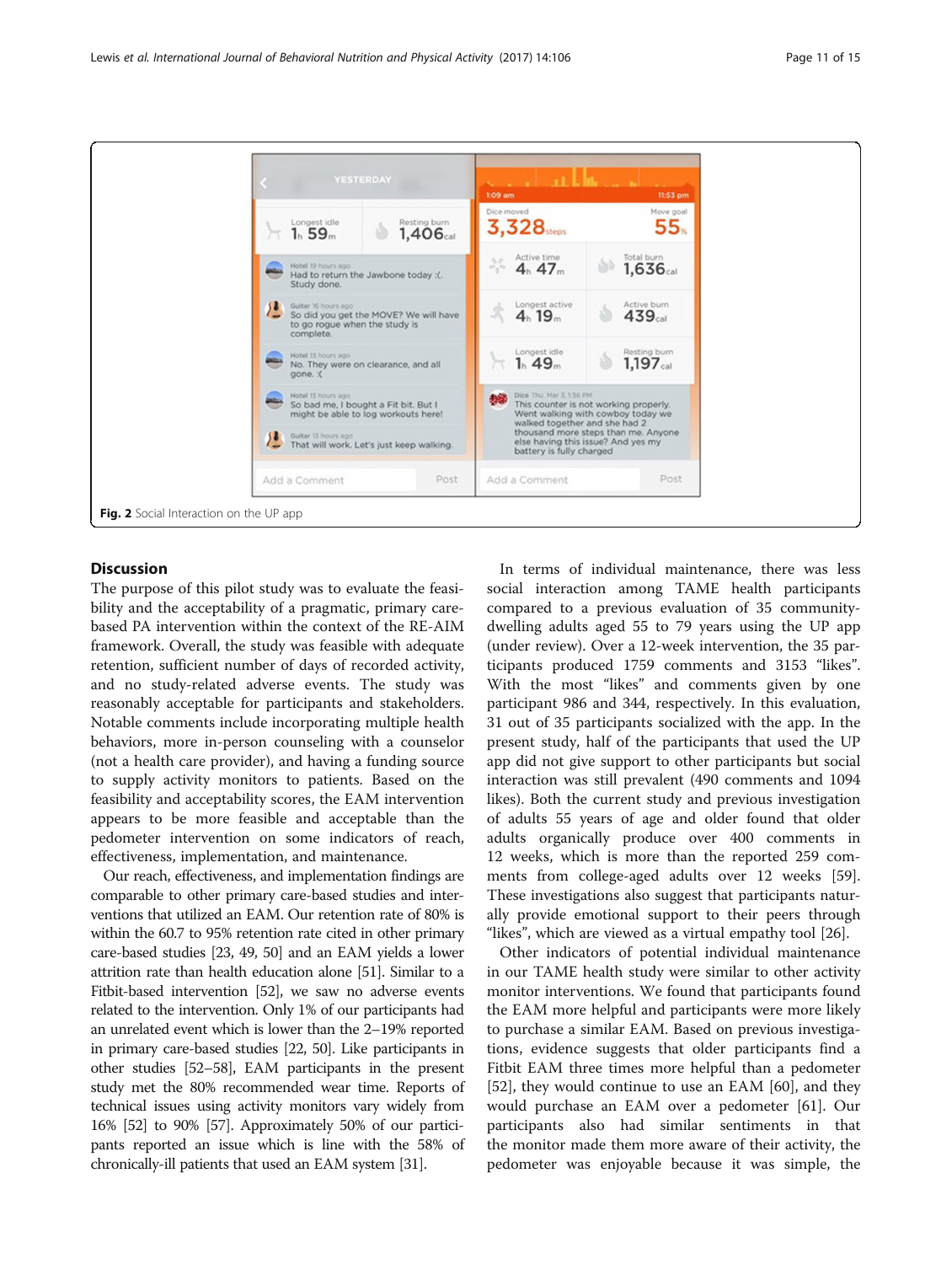EAM is easy to use and put on but can cause some irritation [[57](#page-13-0), [61](#page-13-0)].

TAME health participants and stakeholders expressed opinions related to adoption and organizational maintenance that reflect known barriers and considerations of behavioral counseling in primary care. It is suggested that counseling include multiple sessions and targets multiple health behaviors [\[13,](#page-12-0) [32](#page-13-0), [62\]](#page-13-0). Patients find advising helpful but they also value all constructs of 5A's counseling which are not often performed by practitioners [[63](#page-13-0)]. There is some evidence that practitioners perceive self-monitoring effective to change behavior and easier than counseling [[64\]](#page-13-0). Health care providers lack the time and skills necessarily to complete effective PA counseling [\[65](#page-13-0), [66\]](#page-13-0).

#### Considerations for implementation

Our results raise a number of considerations. PA counseling in primary care is incentivized under Patient Protection and the Affordable Care Act and obesity counseling is covered, with stipulations, under The Centers for Medicare and Medicaid Services [[65\]](#page-13-0). However, TAME health participants agreed that they would prefer counseling from a counselor over their primary care physician. The first consideration is to incorporate PA counselors in primary care. As we observed, recruiting and identifying individuals in the primary care clinic provides great reach to patients and caregivers alike and, therefore, primary care should continue to act as a platform to initiate behavioral counseling [\[18](#page-12-0), [21,](#page-12-0) [67, 68](#page-13-0)]. Use of designated PA counselors in primary care is feasible and has been shown to produce favorable changes in body fat and PA [[69\]](#page-13-0). Behavioral health providers are already members of the primary care team and consult with medical providers but they are underutilized for health behavior change [\[70\]](#page-14-0). Alternatively, community health workers (e.g. allied health professionals) could undergo specialized training and be included as part of the routine primary care practice to promote PA [[11](#page-12-0), [71](#page-14-0)]. Moreover, targeting multiple health behaviors in counseling should be considered [\[13,](#page-12-0) [32](#page-13-0), [62\]](#page-13-0).

Practitioners, counselors, and researchers should also consider forming a support group where patients can meet. Social support is associated with PA maintenance among older adults [[72](#page-14-0)] but some individuals may be apprehensive of virtual support [\[29](#page-13-0)]. Our participants expressed that if they met with fellow participants, they would have socialized in the app and would not feel hesitation.

Identifying a funding source that provides monitors and technical support to patients to sustain the intervention should also be considered. We found that some individuals are willing to buy their own monitor but a funding source may still be necessary to supply technical support. Similarly, practitioners, counselors, and researchers should be conscious of potential concerns using technology. Ease of use and offering a variety to patients should be considered in selecting technologies. Further, users must be mindful of the longevity of available technologies. The SenseWear armband and the Jawbone UP24 used in this study are no longer manufactured for commercial use. Other comparable monitors are available (e.g. Fitbit, Withings, Misfit) but the type should be based on available resources and patient needs.

## Strengths and limitations

The major strength of this study is that it assessed the feasibility and acceptability of a recommended intervention to prevent CVD. It was also a comparative evaluation of two common types of activity monitors that uses a mixed-methods approach. Furthermore, we presented the pragmatic nature of the intervention and presented the results within the RE-AIM framework which directly provide a foundation for optimizing future intervention implementation and adoption.

This study is limited to the reports from participants that completed the study. With one exception, there is no acceptability information from participants who dropped out or were lost to follow up. Furthermore, there was low reporting for qualitative results and we cannot draw conclusions for participants that completed the study but did not provide feedback. Based on inclusion criteria and recruitment strategy, the results are also not generalizable to all patients and potential stakeholders, including patients that do not have access to a smart device. Furthermore, the results may not be generalizable to sedentary older adults as intended. Our sample was recruited based on self-reported PA but objective assessment from the Sense Wear found that the sample as a whole averaged 30 min of PA a day. Lastly, this is a short-term pilot study that was not able to objectively assess maintenance and should not be taken to indicate efficacy.

### Conclusion

The TAME health pilot study used the RE-AIM framework to evaluate the feasibility and acceptability of a pragmatic, primary care-based, PA intervention that incorporated 5 A's counseling and activity monitoring. Overall, the study was well-received but the Jawbone UP24 appears to be more feasible and acceptable in some respects than a pedometer. Practitioners, counselors, and researchers should consider the following before implementing a similar intervention: 1) utilize PA counselors, 2) target multiple health behaviors, 3) form a social support group, 4) identify a funding source for sustainability, and 5) be mindful of concerns with technology.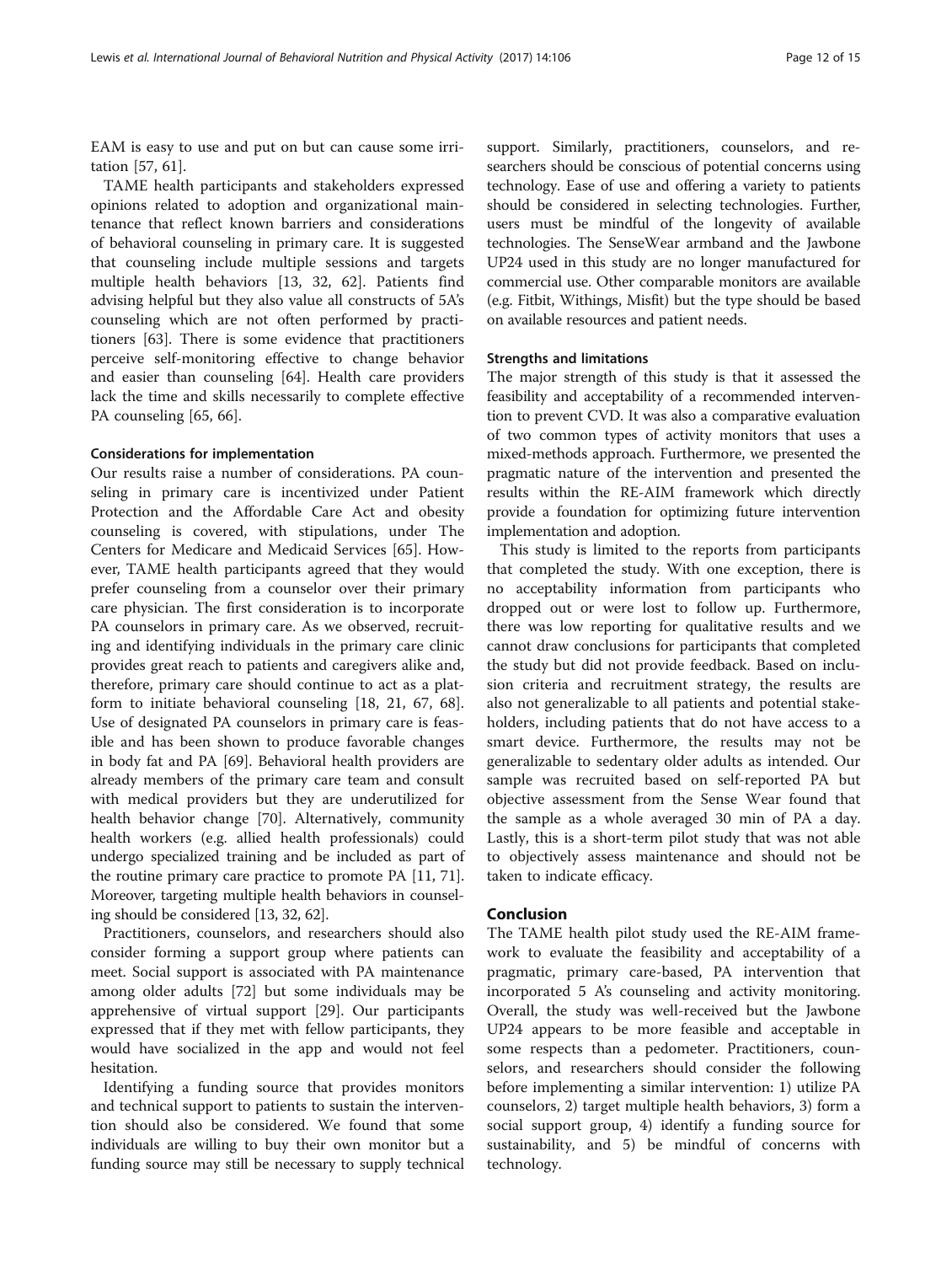# <span id="page-12-0"></span>Additional files

[Additional file 1:](dx.doi.org/10.1186/s12966-017-0560-5) Five A's Counseling Script. (DOCX 27 kb) [Additional file 2:](dx.doi.org/10.1186/s12966-017-0560-5) Focus Group Guide. (DOCX 11 kb) [Additional file 3:](dx.doi.org/10.1186/s12966-017-0560-5) PRECIS-2 Figure. (DOCX 221 kb)

#### Abbreviations

CVD: Cardiovascular disease; EAM: Electronic activity monitors; PA: Physical activity

#### Acknowledgements

The authors would like to acknowledge Demi Arnold and Kaitlin Dresser for the assistance with recruitment. As well as Hannah Ives and Jennifer Valdez for moderating focus groups.

#### Funding

This study was supported by a Predoctoral Fellowship Grant from the American Heart Association (16PRE27090012). The funding source had no role in the study design, data collection, management, analysis, interpretation, or preparation of the manuscript.

#### Availability of data and materials

The datasets used and/or analyzed during the current study available from the corresponding author on reasonable request.

#### Authors' contributions

ZHL designed and managed the study, gathered and analyzed the data, and wrote the manuscript. KJO, SF, KJ, AFB, and EJL assisted in the study design. KJ analyzed physical activity data. MCS and EM assisted with study recruitment and management. All authors read and approved the final manuscript.

#### Ethics approval and consent to participate

This study was approved by the Institutional Review Board at the University of Texas Medical Branch and all participants provided informed consent.

#### Consent for publication

Not applicable

#### Competing interests

While the American Heart Association funded this study, MCS's spouse has an equity interest in Apple Inc., a company that may potentially benefit from the research results. In addition, ZHL is employed by Beachbody, a company that may potentially benefit from the research results. UTMB's Conflicts of Interest Committee has reviewed these conflicts and a management plan was implemented to prevent any appearance of a conflict of interests. Any inquiries regarding this management plan can be directed to UTMB's Office of Institutional Compliance, (409) 747–8701.

### Publisher's Note

Springer Nature remains neutral with regard to jurisdictional claims in published maps and institutional affiliations.

### Author details

<sup>1</sup>University of Texas Medical Branch, 301 University Blvd, Galveston, TX 77551, USA. <sup>2</sup> Beachbody LLC, 3301 Exposition Blvd, Santa Monica, CA 90404, USA.<br><sup>3</sup> Iniversity of California Les Angeles, 200 LLCLA Medical Plz, Les Angeles. C <sup>3</sup>University of California Los Angeles, 200 UCLA Medical Plz, Los Angeles, CA 90095, USA.

### Received: 14 February 2017 Accepted: 4 August 2017 Published online: 14 August 2017

#### References

- 1. Ahmed HM, Blaha MJ, Nasir K, Rivera JJ, Blumenthal RS. Effects of physical activity on cardiovascular disease. Am J Cardiol. 2012;109:288–95.
- 2. McGavock JM, Eves ND, Mandic S, Glenn NM, Quinney HA, Haykowsky MJ. The role of exercise in the treatment of cardiovascular disease associated with type 2 diabetes mellitus. Sports Med. 2004;34:27–48.
- 3. Perez-Terzic CM. Exercise in cardiovascular diseases. PM R. 2012;4:867–73.
- 4. Swift DL, Lavie CJ, Johannsen NM, Arena R, Earnest CP, O'Keefe JH, Milani RV, Blair SN, Church TS. Physical activity, cardiorespiratory fitness, and exercise training in primary and secondary coronary prevention. Circ J. 2013;77:281–92.
- 5. Vanhees L, De Sutter J, GeladaS N, Doyle F, Prescott E, Cornelissen V, Kouidi E, Dugmore D, Vanuzzo D, Börjesson M, et al. Importance of characteristics and modalities of physical activity and exercise in defining the benefits to cardiovascular health within the general population: recommendations from the EACPR (Part I). Eur J Prev Cardiol. 2012;19:670–86.
- 6. Ströbl V, Knisel W, Landgraf U, Faller H. A combined planning and telephone aftercare intervention for obese patients: effects on physical activity and body weight after one year. J Rehabil Med. 2013;45:198–205.
- 7. Troiano RP, Berrigan D, Dodd KW, Mâsse LC, Tilert T, McDowell M. Physical activity in the United States measured by accelerometer. Med Sci Sports Exerc. 2008;40:181–8.
- Sun F, Norman IJ, While AE. Physical activity in older people: a systematic review. BMC Public Health. 2013;13:449.
- 9. Berkemeyer K, Wijndaele K, White T, Cooper AJ, Luben R, Westgate K, Griffin SJ, Khaw KT, Wareham NJ, Brage S. The descriptive epidemiology of accelerometer-measured physical activity in older adults. Int J Behav Nutr Phys Act. 2016;13:2.
- 10. Franco MR, Tong A, Howard K, Sherrington C, Ferreira PH, Pinto RZ, Ferreira ML. Older people's perspectives on participation in physical activity: a systematic review and thematic synthesis of qualitative literature. Br J Sports Med. 2015;
- 11. Spring B, Ockene JK, Gidding SS, Mozaffarian D, Moore S, Rosal MC, Brown MD, Vafiadis DK, Cohen DL, Burke LE, et al. Better Population Health Through Behavior Change in Adults A Call to Action. Circulation. 2013;128:2169–76.
- 12. Whitlock EP, Orleans CT, Pender N, Allan J. Evaluating primary care behavioral counseling interventions: an evidence-based approach. Am J Prev Med. 2002;22:267–84.
- 13. Huijg JM, Gebhardt WA, Verheijden MW, van der Zouwe N, de Vries JD, Middelkoop BJC, Crone MR. Factors Influencing Primary Health Care Professionals' Physical Activity Promotion Behaviors: A Systematic Review. Int J Behav Med. 2015;22:32–50.
- 14. Eakin E. Promoting physical activity among middle-aged and older adults in health care settings. J Aging Phys Act. 2001;9:S29–37.
- 15. French DP, Olander EK, Chisholm A, Mc Sharry J. Which Behaviour Change Techniques Are Most Effective at Increasing Older Adults' Self-Efficacy and Physical Activity Behaviour? A Systematic Review. Ann Behav Med. 2014;48: 225–34.
- 16. Lin JS, O'Connor E, Evans CV, Senger CA, Rowland MG, Groom HC. Behavioral Counseling to Promote a Healthy Lifestyle in Persons With Cardiovascular Risk Factors: A Systematic Review for the US Preventive Services Task Force. Ann Intern Med. 2014;161:568–U573.
- 17. Gagliardi AR, Faulkner G, Ciliska D, Hicks A. Factors contributing to the effectiveness of physical activity counselling in primary care: A realist systematic review. Patient Educ Couns. 2015;98:412–9.
- 18. Goldstein MG, Whitlock EP, DePue J. Planning Comm Addressing M: Multiple behavioral risk factor interventions in primary care summary of research evidence. Am J Prev Med. 2004;27:61–79.
- 19. Michie S, Richardson M, Johnston M, Abraham C, Francis J, Hardeman W, Eccles MP, Cane J, Wood CE. The behavior change technique taxonomy (v1) of 93 hierarchically clustered techniques: building an international consensus for the reporting of behavior change interventions. Ann Behav Med. 2013;46:81–95.
- 20. Lyons EJ, Lewis ZH, Mayrsohn BG, Rowland JL. Behavior change techniques implemented in electronic lifestyle activity monitors: a systematic content analysis. J Med Internet Res. 2014;16:e192.
- 21. Berra K, Rippe J, Manson JE. Making Physical Activity Counseling a Priority in Clinical Practice. J Am Med Assoc. 2015;
- 22. Harris T, Kerry SM, Victor CR, Ekelund U, Woodcock A, Iliffe S, Whincup PH, Beighton C, Ussher M, Limb ES, et al. A Primary Care Nurse-Delivered Walking Intervention in Older Adults: PACE (Pedometer Accelerometer Consultation Evaluation)-Lift Cluster Randomised Controlled Trial. PLoS Med. 2015;12
- 23. Mutrie N, Doolin O, Fitzsimons CF, Grant PM, Granat M, Grealy M, Macdonald H, MacMillan F, McConnachie A, Rowe DA, et al. Increasing older adults' walking through primary care: results of a pilot randomized controlled trial. Fam Pract. 2012;29:633–42.
- 24. Kolt GS, Schofield GM, Kerse N, Garrett N, Ashton T, Patel A. Healthy Steps Trial: Pedometer-Based Advice and Physical Activity for Low-Active Older Adults. Ann Fam Med. 2012;10:206–12.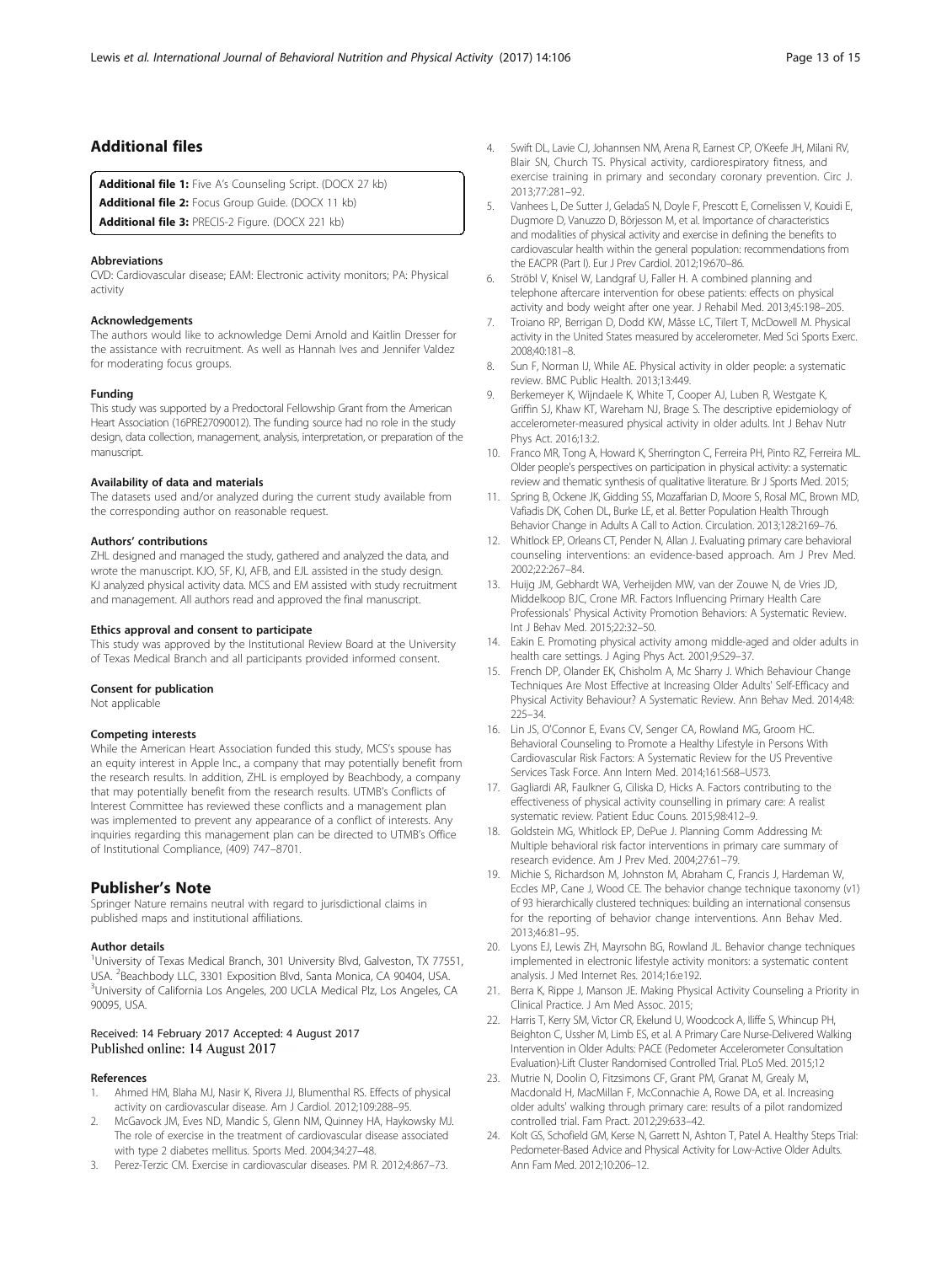- <span id="page-13-0"></span>25. Lewis ZH, Lyons EJ, Jarvis JM, Baillargeon J. Using an electronic activity monitor system as an intervention modality: A systematic review. BMC Public Health. 2015;15:585.
- 26. de la Pena A, Quintanilla C. Share, like and achieve: the power of Facebook to reach health-related goals. Int J Consum Stud. 2015;39:495–505.
- 27. Kullgren JT, Harkins KA, Bellamy SL, Gonzales A, Tao YY, Zhu JS, Volpp KG, Asch DA, Heisler M, Karlawish J. A Mixed-Methods Randomized Controlled Trial of Financial Incentives and Peer Networks to Promote Walking Among Older Adults. Health Educ Behav. 2014;41:43S–50S.
- 28. Heaney CA, Israel BA. Social networks and social support. Health Behav health Educ Theory Res Pract. 2008;4:189–210.
- 29. Immonen M, Sachinopoulou A, Kaartinen J, Konttila A. Using Technology for Improving the Social and Physical Activity-Level of the Older Adults. Constr Ambient Intell. 2012;277:201–5.
- 30. Jeffery RW, Drewnowski A, Epstein LH, Stunkard AJ, Wilson GT, Wing RR, Hill DR. Long-term maintenance of weight loss: Current status. Health Psychol. 2000;19:5–16.
- 31. Verwey R, van der Weegen S, Spreeuwenberg M, Tange H, van der Weijden T, de Witte L. Process evaluation of physical activity counselling with and without the use of mobile technology: A mixed methods study. Int J Nurs Stud. 2016;53:3–16.
- 32. Zabaleta-del-Olmo E, Bolibar B, Garcia-Ortiz L, Garcia-Campayo J, Llobera J, Bellon JA, Ramos R. Building interventions in primary health care for longterm effectiveness in health promotion and disease prevention. A focus on complex and multi-risk interventions. Prev Med. 2015;76:S1–4.
- 33. Loudon K, Zwarenstein M, Sullivan F, Donnan P, Treweek S. Making clinical trials more relevant: improving and validating the PRECIS tool for matching trial design decisions to trial purpose. Trials. 2013;14:115.
- 34. Loudon K, Treweek S, Sullivan F, Donnan P, Thorpe KE, Zwarenstein M. The PRECIS-2 tool: designing trials that are fit for purpose. BMJ. 2015;350:h2147.
- 35. Thorpe KE, Zwarenstein M, Oxman AD, Treweek S, Furberg CD, Altman DG, Tunis S, Bergel E, Harvey I, Magid DJ, Chalkidou K. A pragmatic-explanatory continuum indicator summary (PRECIS): a tool to help trial designers. J Clin Epidemiol. 2009;62:464–75.
- 36. Glasgow RE, Vogt TM, Boles SM. Evaluating the public health impact of health promotion interventions: the RE-AIM framework. Am J Public Health. 1999;89:1322–7.
- 37. Harden SM, Gaglio B, Shoup JA, Kinney KA, Johnson SB, Brito F, Blackman KC, Zoellner JM, Hill JL, Almeida FA, et al. Fidelity to and comparative results across behavioral interventions evaluated through the RE-AIM framework: a systematic review. Syst Rev. 2015;4:155.
- 38. Lewis ZH, Ottenbacher KJ, Fisher SR, Jennings K, Brown AF, Swartz MC, Lyons EJ. Testing Activity Monitors' Effect on Health: Study Protocol for a Randomized Controlled Trial Among Older Primary Care Patients. JMIR Res Protoc. 2016;5:e59.
- 39. Warburton D, Jamnik V, Bredin S, Gledhill N, Collaboration P-QR. The Physical Activity Readiness Questionnaire (PAR-Q+) and electronic Physical Activity Readiness Medical Examination (ePARmed-X+). Health Fit J Can. 2011;4:3–23.
- 40. Sallis R. Exercise is medicine: a call to action for physicians to assess and prescribe exercise. Phys Sportsmed. 2015;43:22–6.
- 41. Urbaniak GC, Plous S. Research randomizer. In: The Creators; 1999.
- 42. Fitbit, Jawbone, Nike had 97 percent of fitness tracker retail sales in 2013. [http://mobihealthnews.com/28825/fitbit-jawbone-nike-had-97-percent-of](http://mobihealthnews.com/28825/fitbit-jawbone-nike-had-97-percent-of-fitness-tracker-retail-sales-in-2013/)[fitness-tracker-retail-sales-in-2013/](http://mobihealthnews.com/28825/fitbit-jawbone-nike-had-97-percent-of-fitness-tracker-retail-sales-in-2013/). Accessed 23 Feb 2016.
- 43. Berntsen S, Hageberg R, Aandstad A, Mowinckel P, Anderssen SA, Carlsen KH, Andersen LB. Validity of physical activity monitors in adults participating in free-living activities. Br J Sports Med. 2010;44:657–64.
- 44. An HS, Jones GC, Kang SK, Welk GJ, Lee JM. How valid are wearable physical activity trackers for measuring steps? Eur J Sport Sci. 2017;17:360–8.
- 45. Rovniak LS, Anderson ES, Winett RA, Stephens RS. Social cognitive determinants of physical activity in young adults: a prospective structural equation analysis. Ann Behav Med. 2002;24:149–56.
- 46. Vandelanotte C, De Bourdeaudhuij I. Acceptability and feasibility of a computer-tailored physical activity intervention using stages of change: project FAITH. Health Educ Res. 2003;18:304–17.
- 47. van Stralen MM, de Vries H, Mudde AN, Bolman C, Lechner L. The Long-Term Efficacy of Two Computer-Tailored Physical Activity Interventions for Older Adults: Main Effects and Mediators. Health Psychol. 2011;30:442–52.
- 48. Braun V, Clarke V. Using thematic analysis in psychology. Qual Res Psychol. 2006;3:77–101.
- 49. Iliffe S, Kendrick D, Morris R, Griffin M, Haworth D, Carpenter H, Masud T, Skelton DA, Dinan-Young S, Bowling A, et al. Promoting physical activity in older people in general practice: ProAct65+cluster randomised controlled trial. Br J Gen Pract. 2015;65:E731–8.
- 50. Dawes D, Ashe M, Campbell K, Cave D, Elley CR, Kaczorowski J, Sohal P, Ur E, Dawes M. Preventing Diabetes in Primary Care: A Feasibility Cluster Randomized Trial. Can J Diabetes. 2015;39:111–6.
- 51. Ashe MC, Winters M, Hoppmann CA, Dawes MG, Gardiner PA, Giangregorio LM, Madden KM, McAllister MM, Wong G, Puyat JH, et al. "Not just another walking program": Everyday Activity Supports You (EASY) model-a randomized pilot study for a parallel randomized controlled trial. Pilot Feasibility Stud. 2015;1:1–12.
- 52. Cadmus-Bertram LA, Marcus BH, Patterson RE, Parker BA, Morey BL. Randomized Trial of a Fitbit-Based Physical Activity Intervention for Women. Am J Prev Med. 2015;49:414–8.
- 53. Fitzsimons CF, Kirk A, Baker G, Michie F, Kane C, Mutrie N. Using an individualised consultation and activPAL feedback to reduce sedentary time in older Scottish adults: results of a feasibility and pilot study. Prev Med. 2013;57:718–20.
- 54. Hurling R, Catt M, Boni MD, Fairley BW, Hurst T, Murray P, Richardson A, Sodhi JS. Using internet and mobile phone technology to deliver an automated physical activity program: randomized controlled trial. J Med Internet Res. 2007;9:e7.
- 55. Tabak M, OP DAH, Hermens H: Motivational cues as real-time feedback for changing daily activity behavior of patients with COPD. In Patient education and counseling, vol. 94. pp. 372-378; 2014:372–378.
- 56. Naslund JA, Aschbrenner KA, Barre LK, Bartels SJ. Feasibility of popular m-health technologies for activity tracking among individuals with serious mental illness. Telemed e-Health. 2015;21:213–6.
- 57. Verwey R, van der Weegen S, Spreeuwenberg M, Tange H, van der Weijden T, de Witte L. A monitoring and feedback tool embedded in a counselling protocol to increase physical activity of patients with COPD or type 2 diabetes in primary care: study protocol of a three-arm cluster randomised controlled trial. BMC Fam Pract. 2014;15:93.
- 58. Feehan L, Clayton C, Carruthers E, Li L. Feasibility of using fitbit flex to motivate people with rheumatoid arthritis to be physically active. Ann Rheum Dis. 2014;73:1204–5.
- 59. Cavallo DN, Tate DF, Ries AV, Brown JD, DeVellis RF, Ammerman AS. A Social Media-Based Physical Activity Intervention A Randomized Controlled Trial. Am J Prev Med. 2012;43:527–32.
- 60. McMahon SK, Lewis B, Oakes M, Guan W, Wyman JF, Rothman AJ. Older Adults' Experiences Using a Commercially Available Monitor to Self-Track Their Physical Activity. JMIR Mhealth Uhealth. 2016;4:e35.
- 61. Mercer K, Giangregorio L, Schneider E, Chilana P, Li M, Grindrod K. Acceptance of Commercially Available Wearable Activity Trackers Among Adults Aged Over 50 and With Chronic Illness: A Mixed-Methods Evaluation. JMIR Mhealth Uhealth. 2016;4:e7.
- 62. Krist AH, Baumann LJ, Holtrop JS, Wasserman MR, Stange KC, Woo M. Evaluating Feasible and Referable Behavioral Counseling Interventions. Am J Prev Med. 2015;49:S138–49.
- 63. Shuval K, DiPietro L, Skinner CS, Barlow CE, Morrow J, Goldsteen R, Kohl HW 3rd. 'Sedentary behaviour counselling': the next step in lifestyle counselling in primary care; pilot findings from the Rapid Assessment Disuse Index (RADI) study. Br J Sports Med. 2014;48:1451–5.
- 64. Pears S, Morton K, Bijker M, Sutton S, Hardeman W. Team VBIP: Development and feasibility study of very brief interventions for physical activity in primary care. BMC Public Health. 2015;15:333. 2015, 15
- 65. AuYoung M, Linke SE, Pagoto S, Buman MP, Craft LL, Richardson CR, Hutber A, Marcus BH, Estabrooks P, Gorin SS: Integrating Physical Activity in Primary Care Practice. Am J Med. 2016;129(10):1022–29.
- 66. Yarnall KS, Pollak KI, Østbye T, Krause KM, Michener JL. Primary care: is there enough time for prevention? Am J Public Health. 2003;93:635–41.
- 67. Jacobson DM, Strohecker L, Compton MT, Katz DL. Physical activity counseling in the adult primary care setting: position statement of the American College of Preventive Medicine. Am J Prev Med. 2005;29:158–62.
- 68. Bock C, Diehl K, Schneider S, Diehm C, Litaker D. Behavioral counseling for cardiovascular disease prevention in primary care settings: a systematic review of practice and associated factors. Med Care Res Rev. 2012;69:495–518.
- 69. Fortier MS, Hogg W, O'Sullivan TL, Blanchard C, Sigal RJ, Reid RD, Boulay P, Doucet E, Bisson E, Beaulac J, Culver D. Impact of integrating a physical activity counsellor into the primary health care team: physical activity and